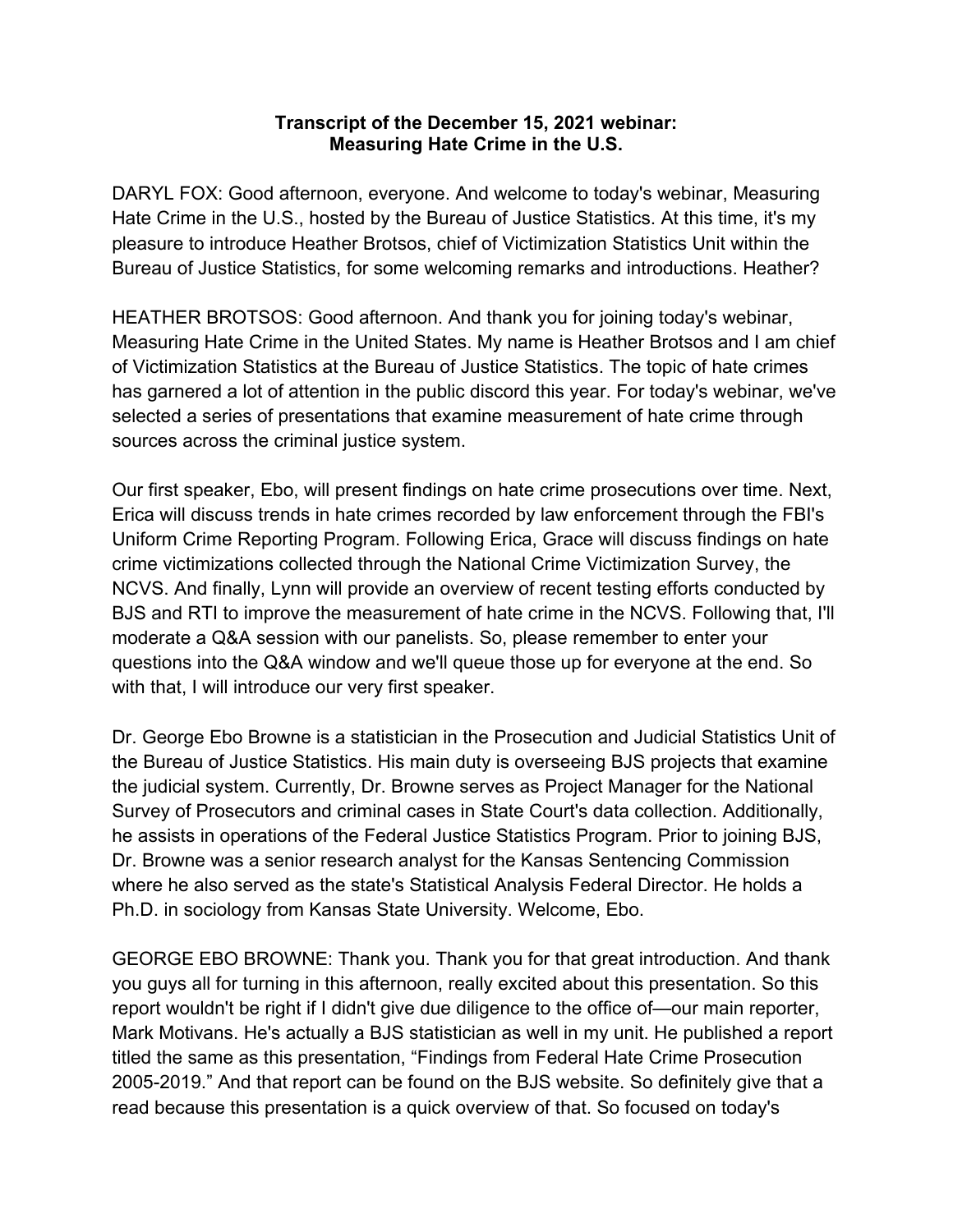presentation, the stat is derived from BJS's Federal Justice Statistics Program or FJSP. Be sure to get out the—get out the mouth with those acronyms. But FJSP is a very interesting collection. It tracks offenders from—or defendants from arrest all the way through the correction site of the federal system. And there's six federal justice agencies that collects data, from the U.S. Marshals, the DEA, Executive Office of the U.S. Attorneys, Administrative of the U.S. Courts, the Federal Bureau of Prisons, and the U.S. Sentencing Commission. Today's report looks at that data from the Executive Office of the U.S. Attorneys and the U.S. Courts—Administrative Office of the U.S. Courts. Next slide, please.

So, it's really important to make sure we all have a clear understanding of what a hate crime is, and we actually have a solid definition of it from the U.S. Department of Justice Civil Rights Division. So they define hate crime as an act of physical harm, specific criminal threats motivated by animus based on race, color, national origin, religion, gender, sexual orientation, gender identity, or disability. I think I really—this definition is right because it's more encompassing than, you know, a lot of times we think of a hate crime we think of maybe just race, religion, but it's much more encompassing than that, so it's important to keep the definition in mind throughout today's presentation. Another thing to—important to keep in mind is the federal statutes for hate crimes that are listed here, not necessarily—it's not necessarily to memorize them but just keep it in the back of your head as I talk because I'll be referring to some of these throughout today's presentation. But there's the federally protected activities, the damage to religious property, The Matthew Shepard and James Byrd Hate Crimes Prevention Act of 2009, and the Criminal Inference—excuse me, Interference with Rights of Fair Housing. Just keep those in mind as we're going today.

So looking at suspects in hate crime matters investigated by U.S. Attorneys, so during the 15-year window we're looking at, so from 2005 to 2019, there were 1,864 hate crime suspects referred to prosecution to U.S. Attorneys from federal judicial districts in all 50 states. If my recollection serves me right, there's, I think 94 federal judicial districts. So since we've had at least one hate crime offense investigated for any judicial district throughout the time period of this report. So, hate crime matters investigated by U.S. Attorneys' Offices declined 8%, from 647 during 2005-2009 to 597 during 2015 to 2019. So that's the first group 2005-2009, to the latter end, 2015-2019, actually saw a reduction. In the latter portion, so from 2015 to 2019, nearly half of the 597 suspects investigated for hate crimes were referred to U.S. Attorneys for the Hate Crime Prevention Act or HCPA violations. If you see the charts there in the corner, one thing to note is that the Hate Crime Prevention Act was, you know, took—as I said earlier, took the majority of offenses during the early parts of it, but it actually was not a large—yeah, it was not—being practiced and—for the earlier part of it. Another interesting thing you'll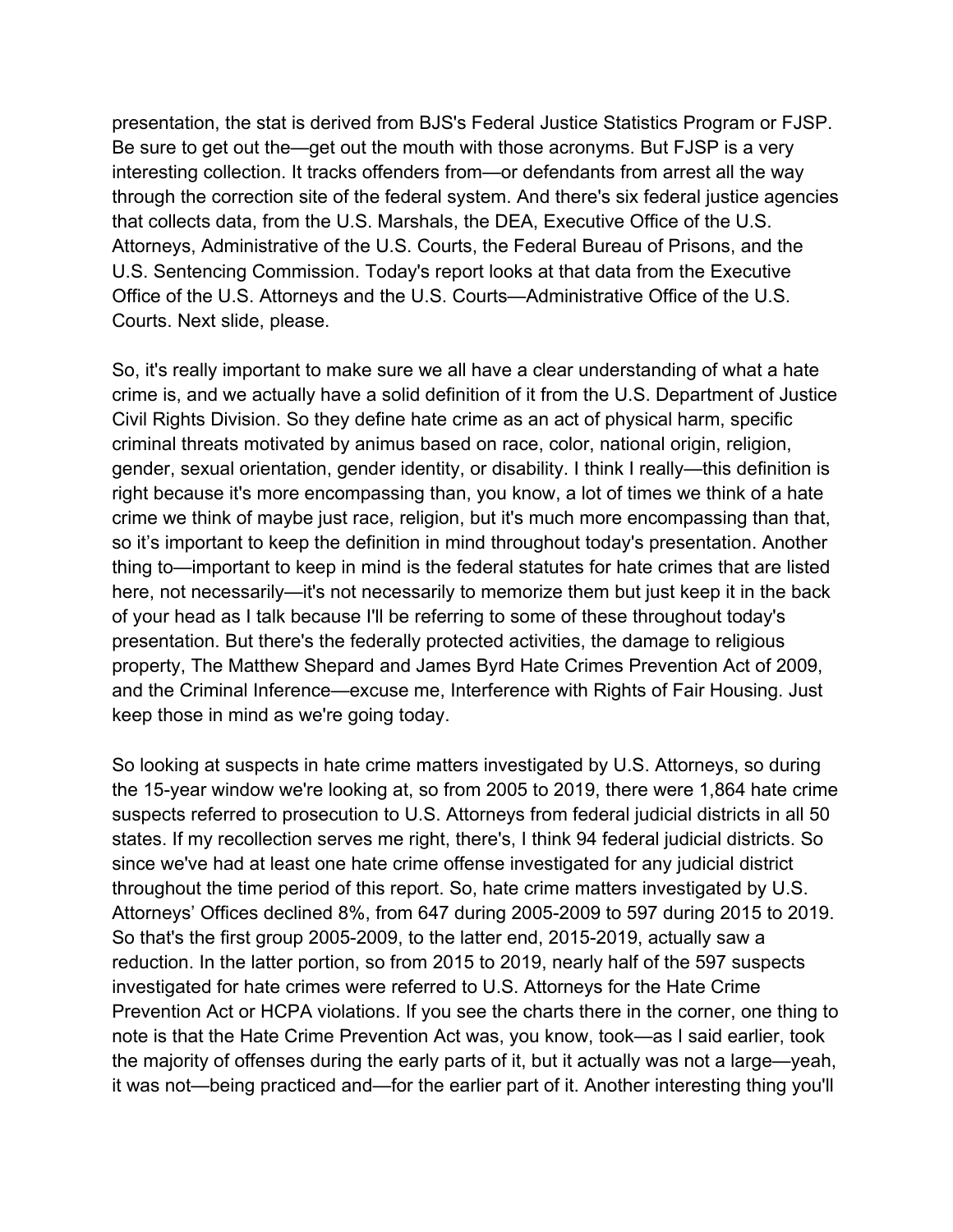notice there is that the Fair Housing Offense has really dropped down throughout the later years, so just—it'd be interesting to note. Next slide, please.

So looking at investigations on Federal Hate Crimes, nearly one-third or 32%of hate crime suspects referred to U.S. Attorneys in federal judicial district in California, which was 11%, and also in Michigan, Mississippi, and Ohio, which were 5%each. You see that chart there in the corner, it's color coded so if you see the darker, what is that, maroon or reddish, means that they had a lot of offenses in that—in that area. So, yeah, just interesting to note there of where those—where the main bodies of hate crimes are—were coming from. Another interesting fact is that the FBI agency for referral, for the majority, almost 90%of federal hate crime matters investigated by U.S. Attorney's Office. Next slide, please.

So investigating federal hate crimes. Again, looking at—so 63%of hate crime matters investigated by US Attorneys during 20—2005-2019 involved only one suspect, while 37% involved multiple suspects. The number of suspects range from two to 10 persons per matter. And hate crime matters over fair housing and HCPA violations were the most likely to involve multiple suspects. Conversely, matters involving damage to religious property were the least likely to involve multiple suspects. Next slide, please.

So prosecute—looking at prosecution of federal hate crimes. So, U.S. Attorneys prosecuted 17 percent of suspects in matters investigated for hate crimes during the 2005-2019 block. So US Attorneys declined to prosecute 82%of suspects and 1 percent were prosecuted by U.S. Magistrates. I always thought this part is interesting, so more than half, 55%,were not prosecuted because of insufficient evidence, the most common reason across all three five-year periods. And the second most reason was prioritization of federal resource. That's up 15% of the cases that weren't prosecuted.

Again, looking at prosecution of federal hate crimes, between 2005-2009 and 2015- 2019, so that first block of the time period, the first five years and the last five years of this period that we're looking at, they share declinations due to insufficient evidence rose from 49 percent to 63%. The share due to policy of DOJ or US Attorneys' offices fell from 16%to 7%. Use of alternatives to prosecution increased from 1 percent to 11 percent across those periods, while declination due to prosecution being legally barred decreased from 19% to 4%.

So now looking at hate crime cases in U.S. district courts. So during the window of this study, so 2005-2019, 310 defendants were charged with a hate crime in cases terminated in US district courts. So there are a total of 202 defendants, so roughly 65%were charged with a hate crime as the most serious offense, and 108, or 35%,had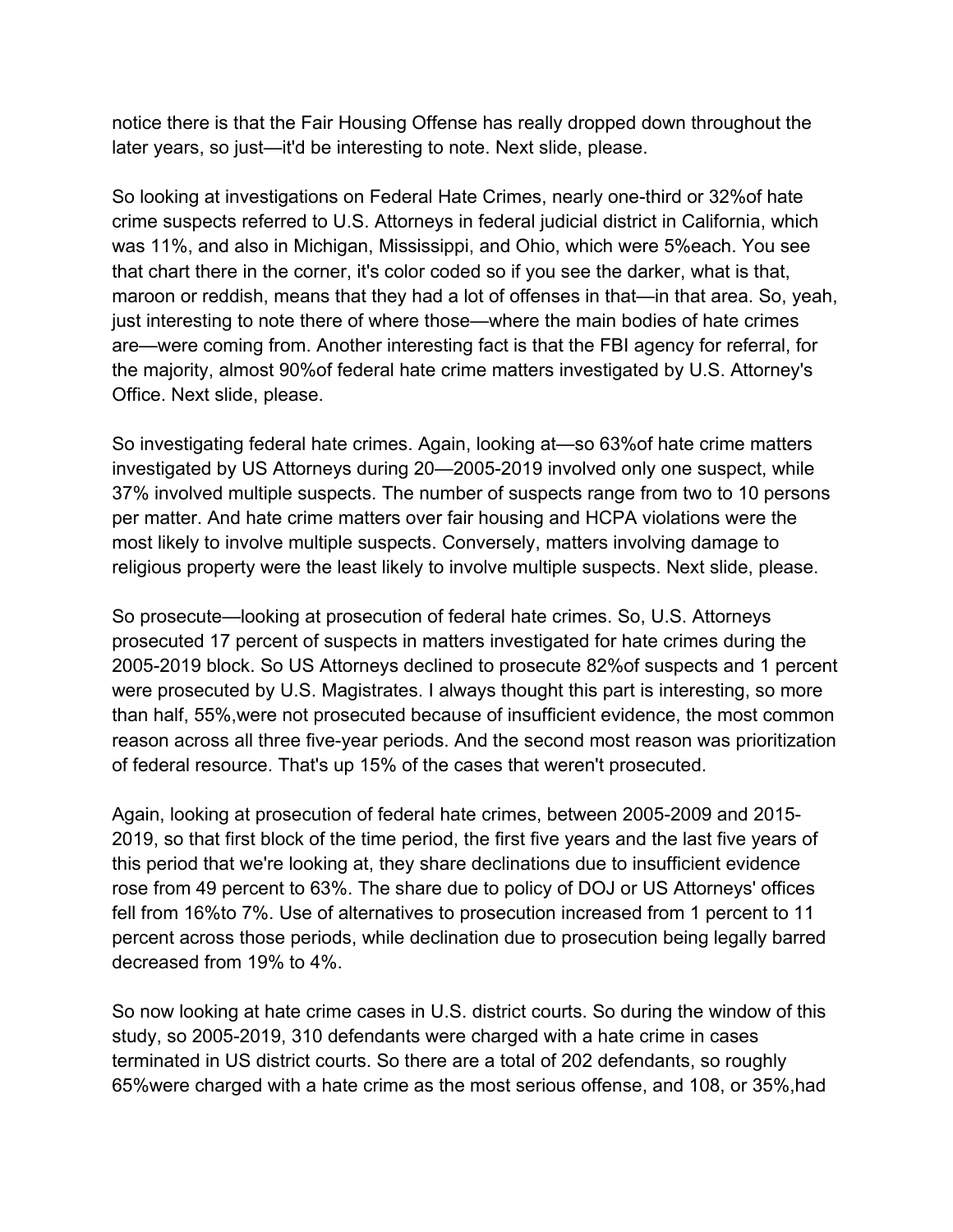a hate crime as a secondary offense. So looking at that second group that 108, or 35%, that had hate crime as secondary offenses, among these defendants, the most serious offenses charged were included conspiracy against rights, so that was 16.5%, explosives used in a felony, 7.4%, explosive-related offenses—explosive-related offenses, excuse me, 3.5%, and firearms and violent offenses, that was 5.2%.

Again, looking at hate crime cases in U.S. district courts, from 2005 to 2019, a total of 284, or 98—92%,of the 310 defendants in hate crime cases were convicted. So 40%of these occurred in just six states, and those six states are New York, California, Texas, Arkansas, Tennessee, and Pennsylvania. It's interesting to note that, I mean, those are our largest states where the—where the two—three—the three top states are, you know, the largest in population sites. So that's not too surprising there but just interesting statistics. Also in the corner, you see that chart there, it kind of breaks, that's kind of pointing back to the slide before, it talks about the number of defendants charged for hate crime cases terminated in U.S. District Courts, we looked at the most serious offense. One thing, like I noted earlier, the Hate Crime Prevention Act was not around on the—from 2005-2009. That's why it's not being captured. And also interesting to see the fair housing also reduced. Another interesting point on this picture here, or this image here, is that conspiracy against rights was a huge issue 2005-2009, they represent a large of the—a large amount of our hate crime cases, but then it really was reduced to the latter half of the—of the latter portion of this report, just interesting points, like, that's all. Next slide, please.

Okay. So this last slide here, okay, Prison Sentences for Federal Hate Crimes. So 85%of defendants convicted of a—of a hate crime from 2005-2019 received a prison sentence. About 14%were sentenced to probation only, and 1%received a suspended sentence. So essentially, the majority of people who were convicted of a federal hate crime were sent to prison. The likelihood of receiving a prison sentence was greatest for defendants convicted of HCPA violation, or HCP violations, excuse me. The lowest for defendants convicted of damage to religious property. The average prison sentence in all hate crime convictions doubled between 2005-2009 and 2015-2019, so it changed it rose from 62 to 125 months, so pretty substantial change there. HCP violations received the highest average sentence among hate crimes, charged as the most serious offense, because they're averaged around 126 months, and that was followed by damage to religious property, 44 months, federally protected activities, 39 months, and fair housing offenses, that's 35 months. Next slide, please.

And that's it. I think we're going to hold off on questions for the end. So there's my contact information, so if you have any questions, put them in the chat box, and feel free to send me an email. And thank you for the time.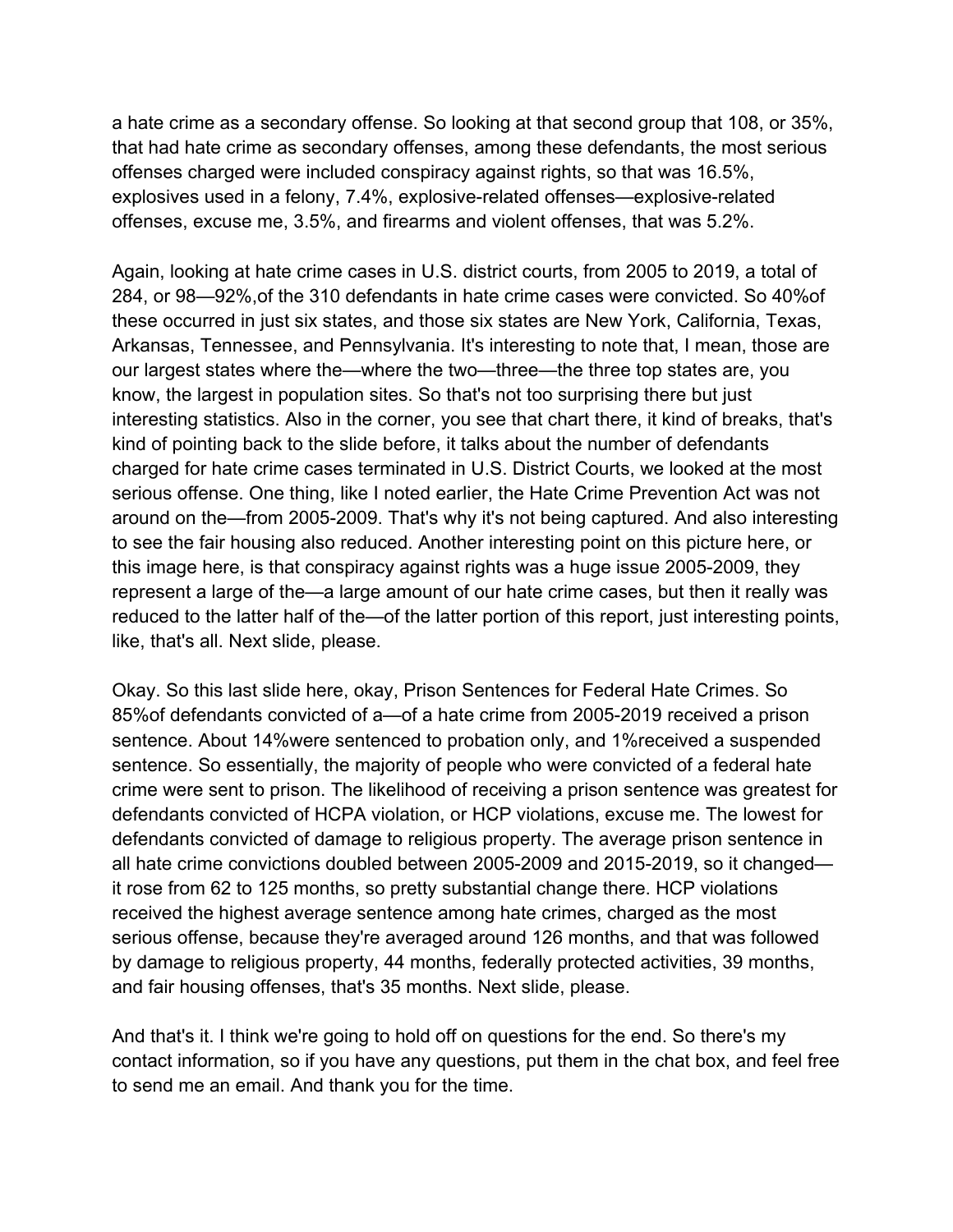HEATHER BROTSOS: Thank you, Ebo. What an interesting overview. Our next presenter is Erica L. Smith. Erica is unit chief of the Law Enforcement Incident-Based Statistics Unit at the Bureau of Justice Statistics. She has more than 20 years of experience in conducting research and data collection in the field of criminal justice. Ms. Smith currently directs the National Crime Statistics Exchange Initiative at BJS. A joint effort with the FBI to increase the reporting of incident-based crime data by law enforcement agencies to the FBI's National Incident-Based Reporting System, NIBRS. She oversees the development of estimation methods that will use NIBRS data to generate national estimates of crime and arrest. Her research interests focus on elder abuse, intimate-partner homicide, and developing methods to connect calls for service and other police event data to crime incidents. Welcome, Erica.

ERICA SMITH: Thank you, Heather, for that introduction. I appreciate it. Good afternoon. Thank you all for joining us today. I'm going to speak a bit this afternoon about hate crime data that are reported by law enforcement agencies to the FBI's Uniform Crime Reporting Program. I'm going to talk a little bit about the background on the FBI UCR Hate Crime Statistics Program, go into a little bit of information to showcase the findings from a report that we released using this data, released back in September of this year, and then talk a little bit about the identification and recording of hate crimes data, and its impact on our opportunities to improve the way that hate crime are submitted by law enforcement agencies over time. Next slide.

So let me talk a little bit about the background on hate crime data that are reported by that are recorded by law enforcement. So these data are collected right now through the FBI's Uniformed Crime Reporting Hate Crime Statistics Program. I believe that their first—the first set of data recorded under the—reported out, I should say, under this program occurred in the mid-1990s, 1996, I believe is the first report that you can find online. And it collects data on crimes that were motivated by some type of bias by the offender. There are six different categories of biased motivation. And within those six different categories, a total of 34 different specific types of bias that agencies can record. And over time, these have grown—the number of categories has grown with changes to the legislations and requirements for the FBI to collect additional information, and so this is— this is the number of categories right now. And next slide, please.

One of the things the law enforcement agencies have to do before they can actually record something as—record a crime incident I should say, as having a related biased motivation is determined if the classification is applicable to that particular offense. So in this slide, I've listed the certain offenses that are eligible to be classified as a hate crime,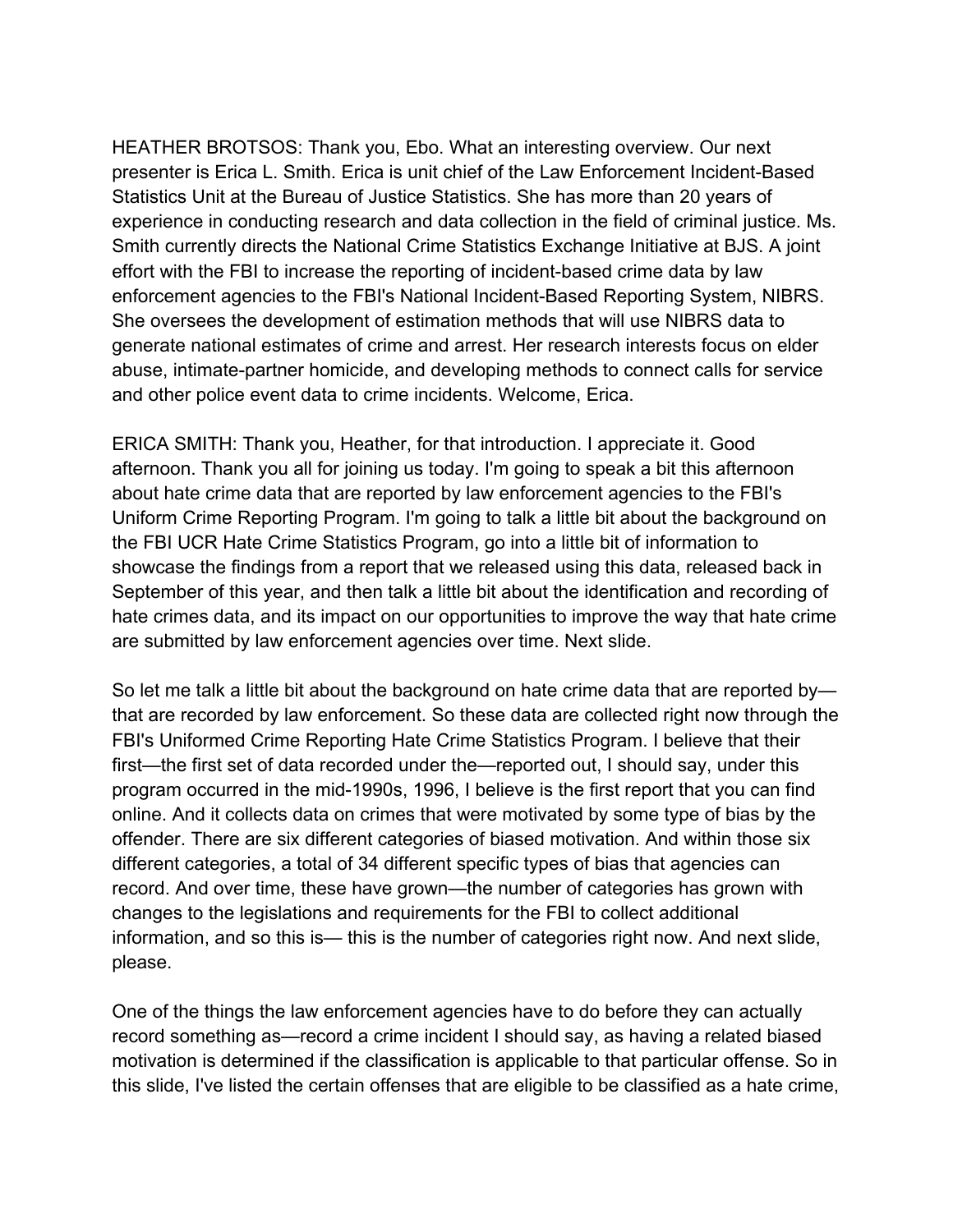if any other offense—if the offense that occurred within an incident is any other offense from these then typically a biased motivation cannot be connected to that particular incident. Next slide.

The next step in determining if the hate crime—or a hate crime classification I should say, is applicable is that agencies are required to use a two-tier decision-making process in order to make this assessment. So the first tier is typically of the responding officer, that can be someone who actually shows up on scene or it can be someone who takes the report after the fact, it just depends on the circumstances. That person is responsible for determining if the incident had any indication of biased motivation by the offender. There can be any number of different questions that are asked and there's a lot of training available to agencies showcasing the particular types of incidents that might qualify in order to query agencies on their ability to make those distinction. If the initial first-tier responding officer or someone in that particular role determines that there might be biased motivation as part of that incident, they then forward the case to the second-tier reviewer. Typically, that's going to be in an agency. It's going to be a sergeant or the person assigned to review—who typically is reviewing the reports of responding officers on a day-to-day basis. This person will review the available facts and make a final determination of whether the hate crime classification is applicable. And it's usually someone who is trained in or has experience investigating hate crime. Next slide.

We will talk a little bit now about some of the findings from the UCR Hate Crime Statistics Program. So looking at data for the 10-year period 2010 to 2019, overall, the total number of hate crime incidents increased 10% during that time period. We did see a bit of a decrease between in that first half of the time period 2010 to 2014, where the number of hate crime incidents submitted by law enforcement agencies to the FBI decreased by about 17%. But then, we saw an uptick of 25% then from 2015 through to 2019. Next slide.

During the same time period, the majority of hate crime incidents were crimes against person, so not just person crimes can qualify for a hate crime classification. So we did take a look in the report at the type of victims that were—that were targeted in these incidents. And across that 10-year period, the majority were persons but then another 40%—41% excuse me of those incidents involved crimes against property. And similarly, the majority of hate crimes that were reported—the majority of hate crimes were reported as having individual victims as the target of the incident, whereas nearly the—nearly all of the remaining incidents were committed against property alone. So no individual person was targeted during those events. Next slide.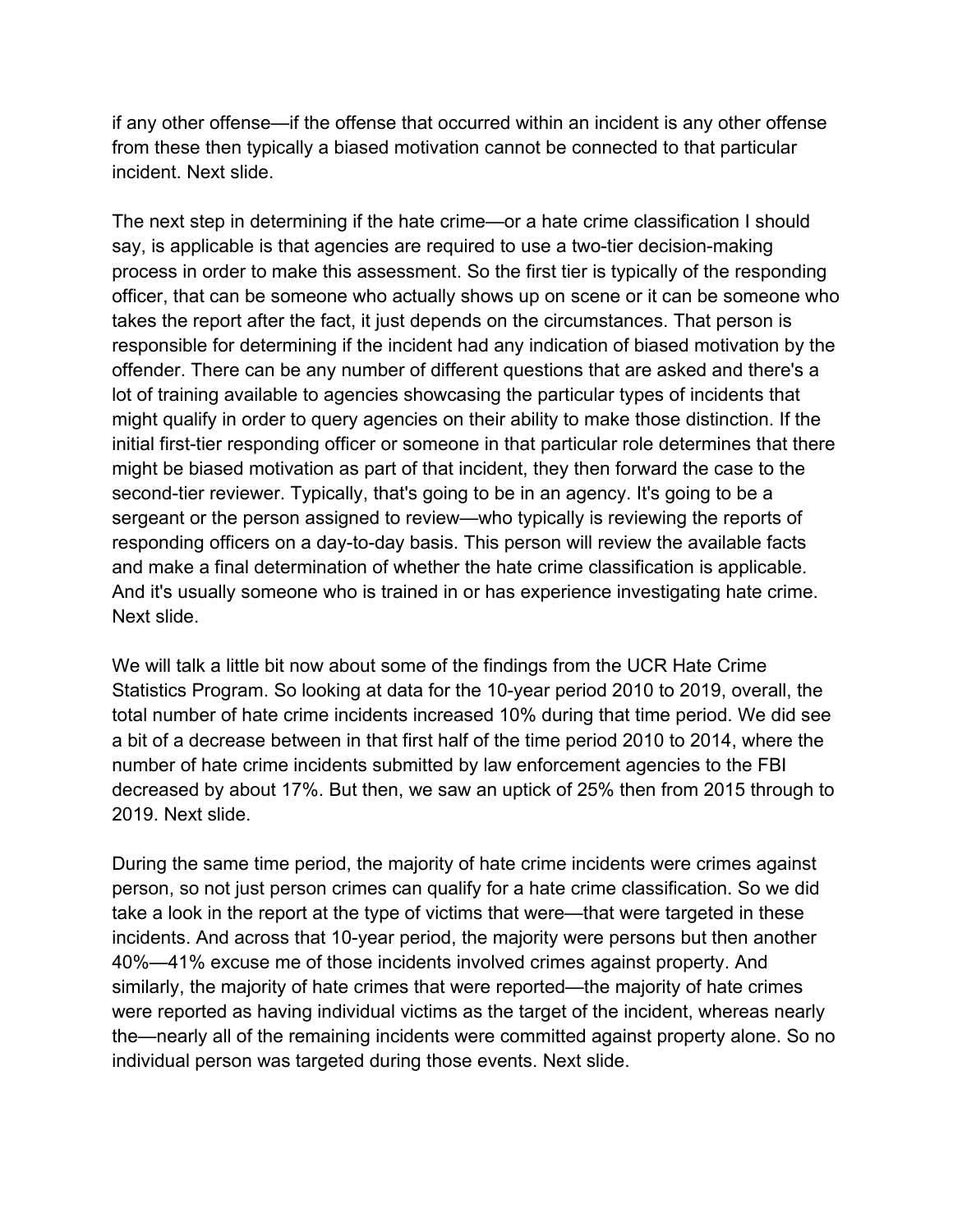Thank you. Bias against race, ethnicity—race and ethnicity, or ancestry accounted for more than half of the hate crime incidents recorded by law enforcement in 2019. So even during this time period, you see the same kind of trend line that the number of incidents that were motivated by bias against race and ethnicity, my goodness, or ancestry, decreased during that first half of that time period and then increased in the second half of this past decade. And the number of hate crime—hate crime victims, I should say, that were motivated by race, ethnicity, or ancestry bias was stable—the number of incidents was stable, but the number of victims decreased by about 3%. And most of that decrease came in the total number of victims per incident that were targeted in previous years—in some of the previous years of that decade within that time period, there was a larger number of incidents that involve multiple victims than in those—than in the later years that we examined in this report. Next slide.

An anti-black or anti-African American bias motivation accounted for nearly half of those race, and ethnicity, or ancestry motivated hate crime incidents, in the time period for which we can measure that particular type of motivation. So in 2015, there was a change implemented to the Hate Crime Statistics Program that allowed us to break out these different categories, this specific subset of categories or type of bias among the categories—among the different types of race, ethnicity, or ancestry bias. So that we were able to specifically look at some of these particular groups of interest such as the anti-Black or African American, the anti-Asian, the anti-Arab, and the anti-native Hawaiian, other Pacific Islander categories, which was not possible prior to 2015 to break these things out specifically.

As you can see in the figure there, and this is also discussed in the report, the vast majority of incidents of race, ethnicity, or ancestry bias were anti-Black or African American, followed by anti-white bias, which involves 18% of victims, another 11%of victims were targeted due to anti-Hispanic or Latino bias. And the total number of incidents in victims of anti-Asian bias accounted for about 3% of cases within that same time period 2015 to 2019. Next slide.

Overall, when we look at the trend lines, I'm sorry, if this doesn't show up super well, those bottom few lines there, kind of, merged together in the slide. But looking at the trend over time in these different categories of race, ethnicity, or ancestry bias, hate crimes motivated by bias against Blacks or African Americans, against Asians and against Arabs rose during that time period. And the number of victims of anti-Hispanic or anti-Latino bias also rose. And we are going to look hopefully over time in the future to see if some of those trends continue, and to try to parse it out how much of this is actually due to changes in reporting practices and capabilities within local law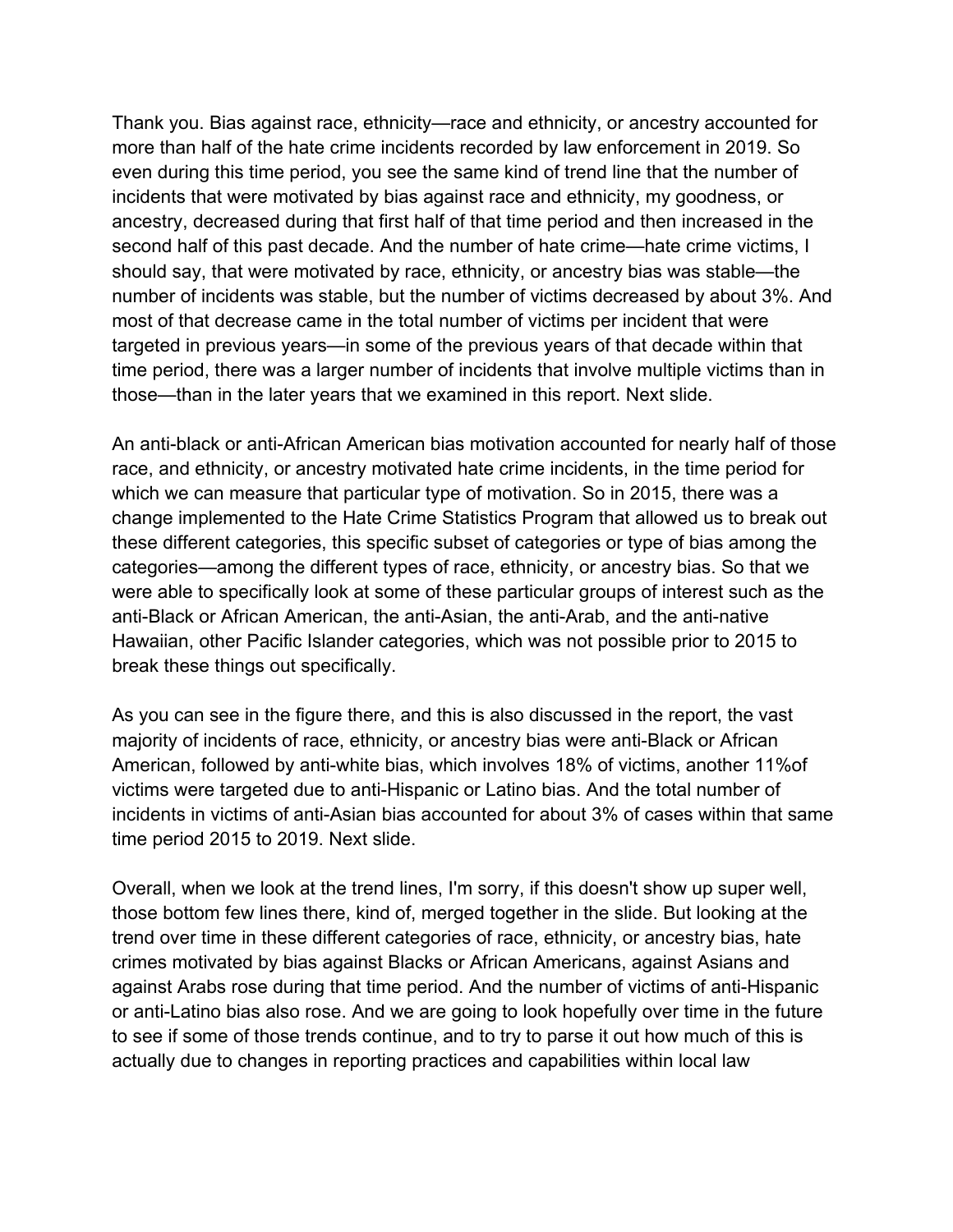enforcement agencies, and how much of it is attributed to real changes in case numbers. Next slide.

So now that brings me to talking a little bit about identifying and recording hate crime. Next slide. So I wanted to give a little bit of background about how data actually gets to the FBI. These slides are mostly applicable to the majority of the law enforcement data collections that the FBI manages within the Uniform Crime Reporting Program. The data—the initial set of data are generated by the local law enforcement agency, regardless of the type of agency in general. And the typical route for reporting them is for that local agency to then send their data in a specified format to the state Uniform Crime Reporting Program which manages the collection of data recorded by law enforcement agencies for each individual states, for the most part. And then—and then the state UCR Program pulls all that information together and reports it then to the FBI UCR Program.

In this case, this would be the data on hate crimes is a specific targeted data collection of its own, at least until this coming year. And so those agents—the agencies submit their data to the state and then the state to the federal program. Next slide.

So let's talk a little bit about how the data would actually get into the law enforcement system. And we can start to see where we could work to improve some of the information that we collect over time. So an incident is reported to the police and we have a certain source of that incident information. It will often make a difference whether this was something that was reported by someone out in the community through some type of call for service or request for help from law enforcement or some other emergency response organization, or whether it is something that was generated by the officer when they were, you know, they came upon an incident or something of that nature. And then the next—the next thing to look at is whether that incident was founded and if a report was taken. So then if a report was taken, that's often where data will then end up recorded, in a law enforcement information system—information management system of some sort. So the initial incident information will be recorded in the Record Management System. And then there may be follow-up investigative findings. And that really depends on the nature of the incident, the viability of the case based on the initial incident information, and some other probably on the ground factors that would—that would affect whether there's a good amount of follow-up investigation that occurs on each of those incidents.

And then some additional information that is going to be—to be determined at the time of the incident and may or may not be information that's recorded quickly enough to actually be part of the data that are submitted by law enforcement agencies at the time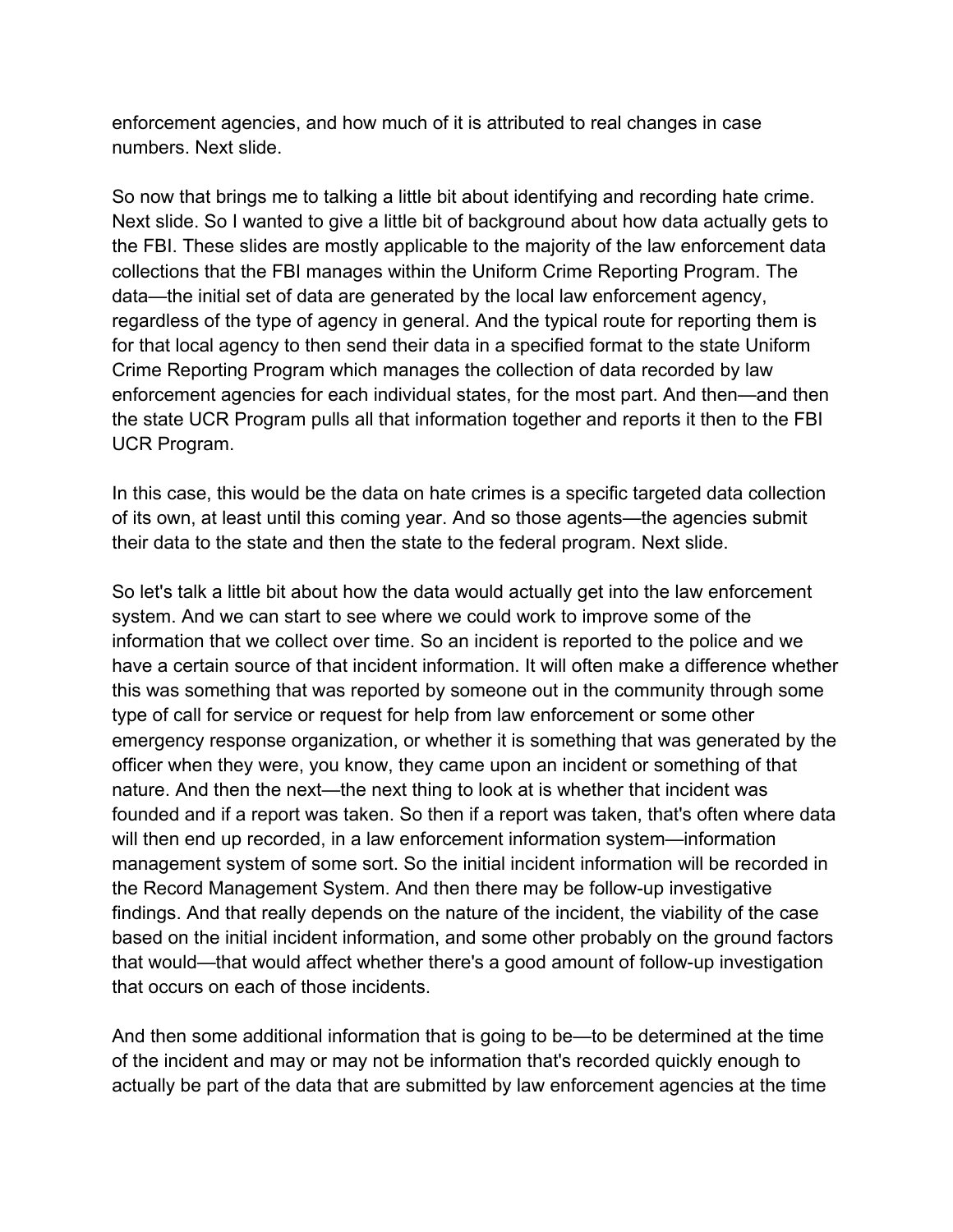that is requested by the state program and by the FBI is some of the follow-up outcome and response data, such as whether an arrest was made or any other type of clearance of the case occurred. And then other pieces of information that may not have been available at the time that the initial incident report was taken, such as if there are any additional offenses that need to be added to that incident, if there was an injury to the victim, what the status of that injury was. Any weapon that was present during the during the incident, those are the kinds of things that may or may not be in the initial report. But that may actually be something that ends up in the system later on down the road but isn't populated in that law enforcement Record Management System until after the data are already sent to the state and then onto the FBI. Next slide.

So law enforcement agencies save—record their incident information via a Record Management System and that RMS is used—the RMS is actually used by the agency and can impact the ability to code or detect state crime incidents. Again, we've got some of these initial intake considerations: what's the amount of information that was recorded in that initial incident report; the ability to update case information. We've run across a number of even large law enforcement agencies and the work that we've been doing specifically with the agencies to get them to report incident-based data, we've run across a number of different agencies that some of that investigative information is not housed within the main Record Management System. It's an ancillary system that is maybe only accessed by, in some instances, just a subset of officers such as a detective or a sergeant who may be doing a review on an—on an overall case. And so we've had some issues actually, with agencies being able to connect that information and provide a comprehensive incident report for each of those. There may be inadequate tracking of cases over time through that investigative process as well, so not only just the ability to update the case information but to connect all the pieces of the case across the various folks within a law enforcement agency that may touch the information. There's often a difficulty in detecting patterns across cases. So if you've got any type of hate crime incident, and this applies to other types of cases too, such as human trafficking, is the one that comes to mind specifically. If you've got a pattern of behavior out in the community, it may be difficult to detect that you've got two, or three, or four cases where the same MO is being used, the same, you know, the same description of the suspect is being provided by victims or witnesses, that can be difficult within some of the RMS features that we've seen within local law enforcement agencies. And that can also be impacted by the age of the RMS, whether it's been updated recently, and then the system adaptability and how much it can be modified to actually measure some of these new and emerging issues over time. Next slide.

Another challenge in collecting data on hate crimes has to do with definitional issues. So the FBI UCR Program does an extremely comprehensive and thorough job of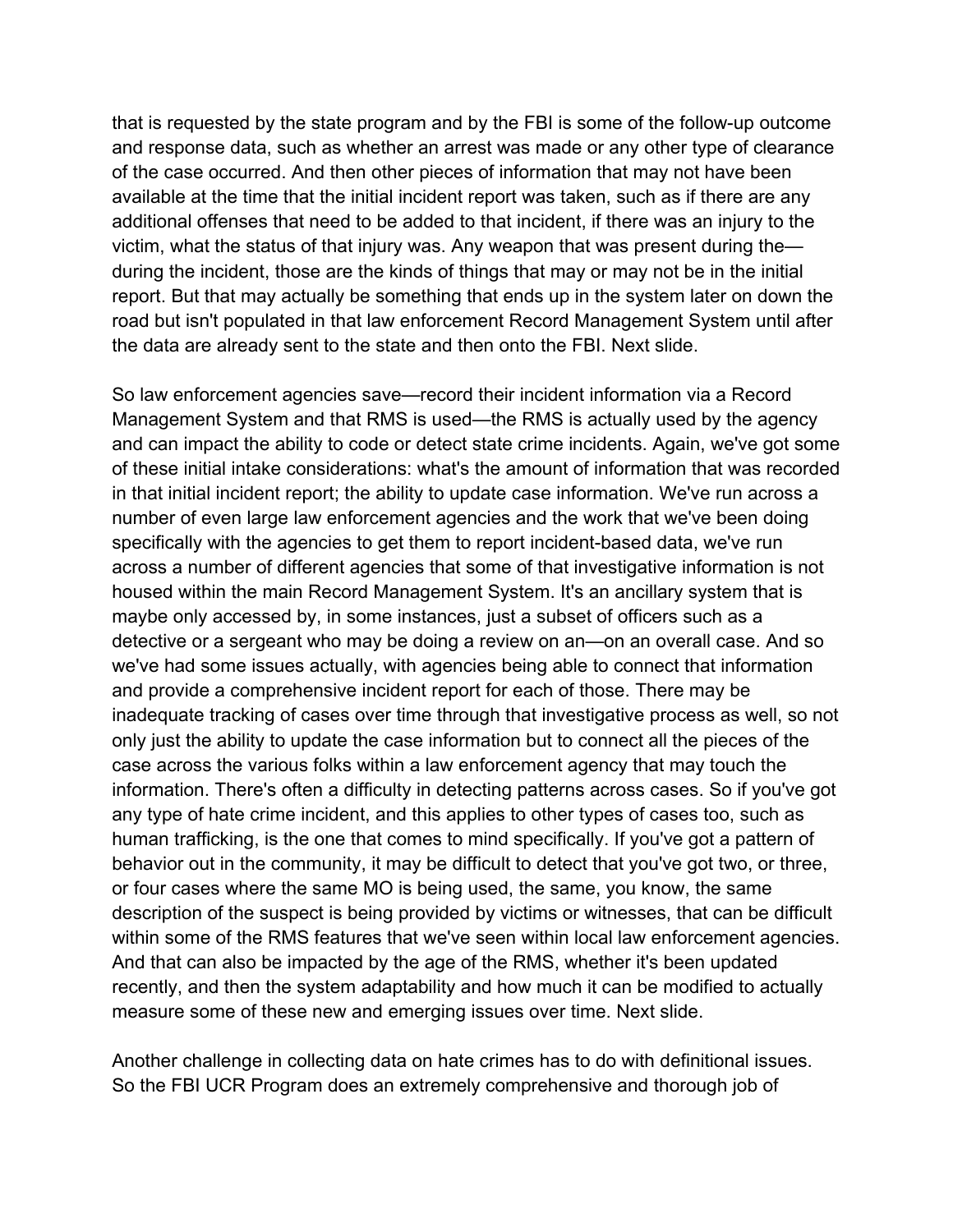identifying the ways in which data are supposed to be cross-walked into these uniform categories. So they provide a lot of different examples of specific scenarios that an officer or an agency may encounter in order to allow agencies to understand how they should code it, so that they minimize the amount of variability from one place to another that occurs. But we still do have an absence of common state-to-state definitions. Again, that's applicable to more than just hate crimes but does affect hate crime data.

And then we've also got different definitions as defined across the various state statutes. So not only is there a different understanding of what constitutes a hate crime from place to place but then also the interpretation of these different statutes will statutes will vary from place to place as well. And then we also have difficulty benchmarking and doing risk assessment for hate crime. It's difficult to know if the incident and victim counts that are being provided by agencies are reasonable, particularly for those places that report zero on hate crime. So, you know, within the number of agencies that submitted hate crime data in 2019, I don't remember the exact number, but I want to say it was upwards of around 8,000 to 9,000 agencies reported that they had no hate crimes, no incidents that involved any type of bias motivation by the offender. And it's difficult to know if that's actually a reasonable submission or not. And then we also have inadequate capacities for identifying and tracking victim. And really understanding when and where people are most at risk in order to really look at population-based rates of hate crime. So we can do that looking at the particular submission by a state and we can calculate those population-based rates for the state and then for the nation, but then, not really having the ability to understand that that's where someone is from and how people might move from one place to the other. In addition to not knowing of those zero counts and other things like that are very reasonable, impacts our ability to do any kind of risk assessment.

In terms of improving data on hate crimes, it is imperative to determine the responsible party for recording whether that incident actually has any type of bias motivation associated with it. So under the hate crime—the Hate Crime Statistic Program managed by the UCR, the assumption is that law enforcement agencies do have a say in determining whether that bias motivation exists. But it may be that within each local jurisdiction, that's the decision that's actually made by the local prosecutor or the state Attorney general's office depending on the structure within the state. And so having some sort of understanding of how that may impact the data that are submitted by a local law enforcement agency would be really—it's really important for us to work to get more information over time. So we have a better understanding of the quality and completeness of hate crime data that are submitted by law enforcement. And it also may be useful in the future to find a way to supplement that law enforcement data with information from other sources. Like victim service organizations that are quite close to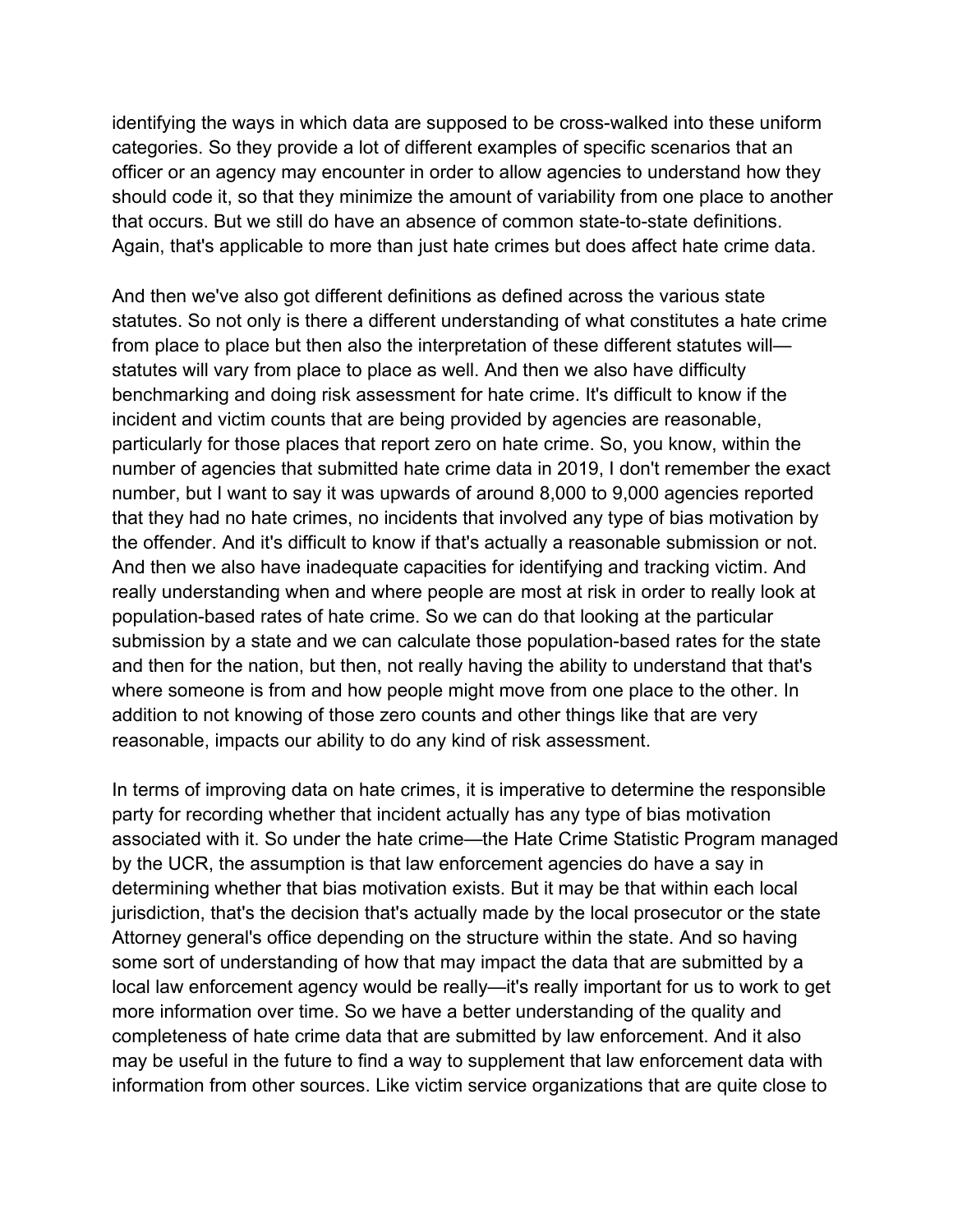the people who are affected by hate crime. Federal prosecutors who has, you know, as Ebo was showing in his presentation, they manage a lot of activity related to hate crime that local law enforcement agencies may or may not be recording, and trying to understand what that overlap is and how often cases get shifted from local jurisdiction to federal jurisdiction would be important and then as well as State Prosecutor. So, as I said, this idea that the interpretation of the hate crime statute falls to this—to some type of legal authority such as a prosecutor or an attorney general, it would be really good to understand how much more we can learn about hate crimes by looking at those data as well.

And some other things to consider in data collection that I'll leave you with at the end of this presentation, questions that we're—we would need to have a good understanding of in order to know: Are we really hitting our target with these hate crime data that are submitted by law enforcement agencies? What would be the gold standard of data on hate crime? How would we be able to pull information from various sources together to say we have what we think is a relatively comprehensive picture of hate crime in the United States? And why? And then what are the goals of that gold standard? Can the goals be met by other methods of data collection? And then what improvements in training for the detection of and response to hate crime incidents enhance the quality and completeness of the data collected? So that's something that BJS is looking into in conjunction with the FBI, as the FBI works to even refine further the guides that they provide out to law enforcement agencies for training on how to identify and record hate crimes within their Records Management System. Thank you very much. I really appreciate your time and attention. And I will turn it back over to Heather now. Thank you.

HEATHER BROTSOS: Thank you, Erica, for a very interesting coverage of the Hate Crime Statistics Program over at the FBI and findings from that. Next we're going to turn to a complimentary data source, the National Crime Victimization Survey, I'll introduce Grace Kena who's going to walk us through that. Grace is a statistician at the Bureau of Justice Statistics within the U.S. Department of Justice. Ms. Kena's work and areas of interest include patterns and trends in crime victimization, education, and labor force outcomes. As well as hate crime, firearm violence, police public contact, sub national estimation, survey development, and methodological work and planning for the National Crime Victimization Survey. Among Ms. Kena's interests are facilitating the use of data to informed decisions and making research accessible to general audiences. She holds a bachelor's degree from the University of Chicago and a master's degree of public policy from Duke University. Over to you, Grace.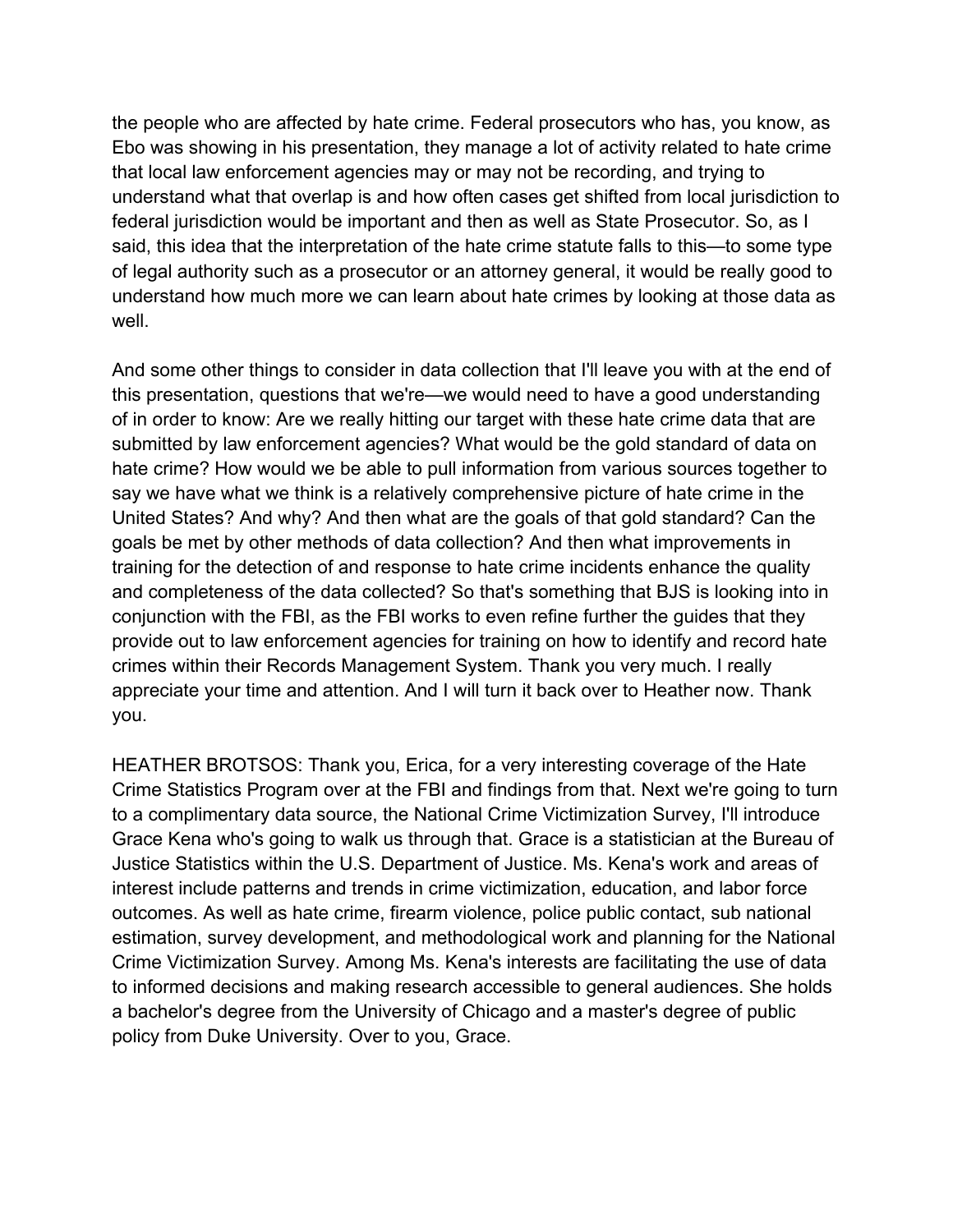GRACE KENA: Thank you, Heather. Thank you, everyone, for joining us today. I'll be talking about findings from our recent report on Hate Crime Victimization using data from 2005 to 2019. And to give a bit of background, the National Crime Victimization Survey is one of the nation's two major sources of data on criminal victimization. Erica was just discussing with us the UCR, which is the other. NCVS collects information on non-fatal violent and property crimes that are reported and not reported to police and enables us to measure what's called the dark figure of unreported crime. So the NCVS was developed as a complement to the UCR. And a key strength of this survey is the ability to capture crimes that are not reported to law enforcement and to be able to get information about those particular crimes. The NCVS data are collected by staff from the U.S. Census Bureau. And among some of the design features of the NCVS included being a nationally representative, panel-survey, so households are selected to be included in the sample from the general population and they rotate in and out of the sample on an ongoing basis; selected household stay in sample for three-and-a-half years. So among households that are sampled, persons age 12 or older are asked about whether they experienced criminal victimization during the prior six months and are asked information about their demographic characteristics as well as information about any victimization incidents that they experienced. So, information about the offender, about where the incident occurred, what time of day, et cetera.

In order to make the NCVS data representative at the national or other levels, a representative of groups survey weights are applied to the data to be able to produce our victimization estimates. For more information on the NCVS, you can take a look at the link on the screen here.

So as Erica and Ebo have mentioned, there are particular definitions around what a hate crime is. So first, it may sound obvious, but a crime has to occur. We get a lot of data through the NCVS and not every incident that happens is ultimately classified as being criminal in nature. So we have to have a crime. And we have to have a motivation for committing that crime that's based on bias. So like the UCR data are based on the Hate Crime Statistics Act, which categorizes which types of hate crimes can be included in our official hate crime statistics. Next slide.

So a bit more about measuring hate crime in the NCVS, the series of questions on this topic were first added to the instrument in 1999. And data have been reported out beginning at about 2003. So like all NCVS data, every piece of information that we have on hate crimes is from the perspective of the victim. In order to classify as a hate crime in the NCVS specifically, there has to be a personal or property crime that occurred at least one of three types of evidence of a bias motivation, and those include police confirming that a crime is a hate crime, and they also include victims seeing evidence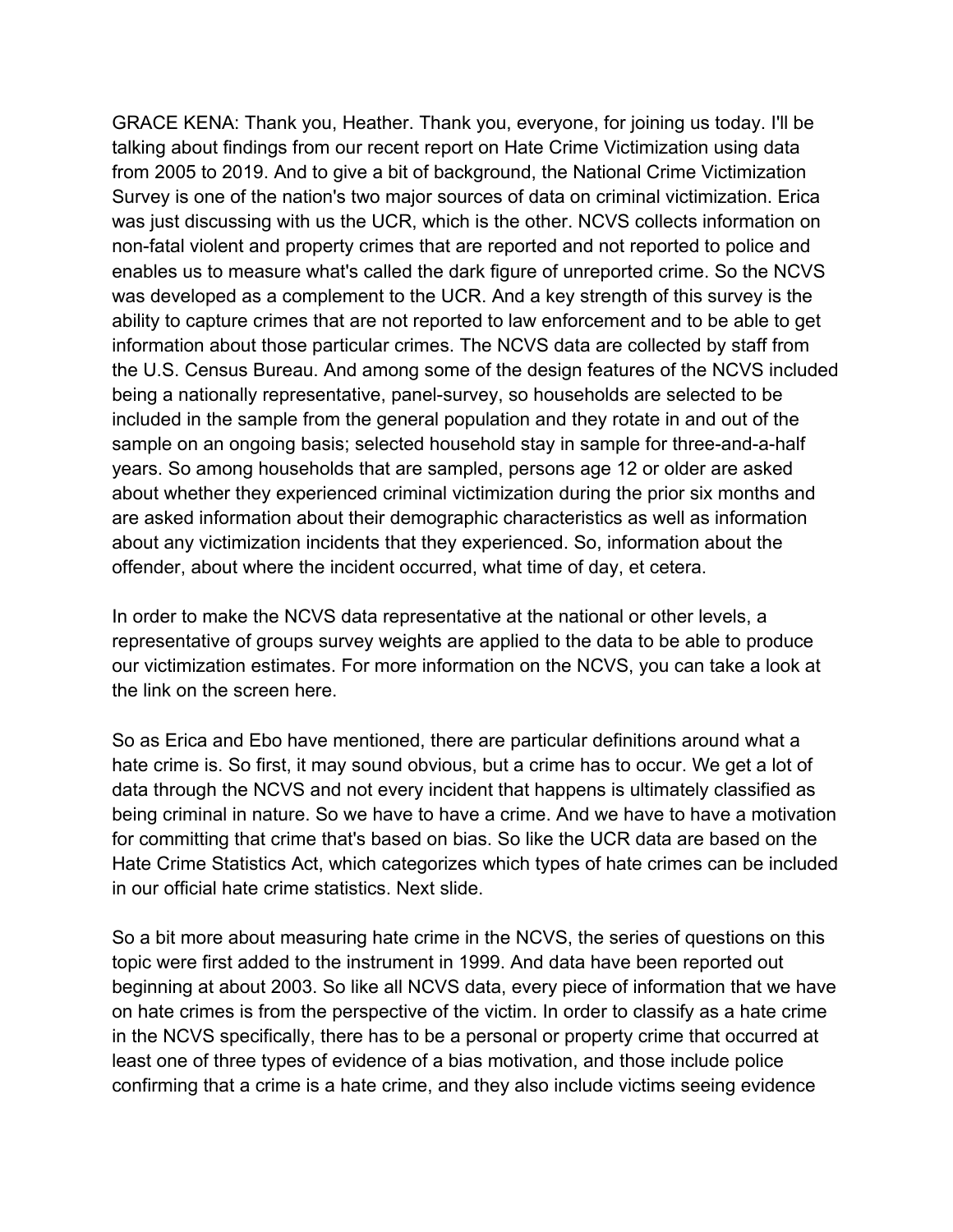based on hate symbols that the offender left behind or hate language that the offender used during the incident. And finally, the bias has to be against particular characteristics that are protected that were listed on screen a couple of slides ago.

So NCVS data on characteristics of hate crime victims, offenders, and incidents often have to be reported using particular techniques, including rolling averages and aggregating data years, because of the nature of the survey data and the incidents of hate crime being relatively rare compared to crime as a whole, especially violent crime. So these steps ensure that the estimates that we are able to put out are reliable and stable and allow us to make comparisons across groups and over time.

Turning to some of the findings from the report, so this slide shows the overall number of violent victimizations in 2019. So just over 6 million and of that, looking to the right, we see that there were just under 270,000 hate crime violent victimizations that were captured by the NCVS. Next slide.

So looking here at some trends over time between 2005 and 2019, the latest data year that was available at the time we're putting this report together, we see some fluctuation across overall violent hate crime victimization, simple assault and aggravate aggravated assault. But in the end the estimates were not statistically different between 2005 and 2019, and over most of this period with a few exceptions. So in 2019, the rate per one thousand persons age 12 or older was at about one hate crime in terms of the rate.

Looking at hate crime victimization by crime types. So here we had to pull together five years of data to be able to drill down into these more specific crime types. We see here that the majority in terms of the broader category of hate crimes were violent, and just about 10 percent were property crimes. So looking at the detailed crime types, the majority of hate crimes were simple assault victimizations, and those include victimizations where the victim was attacked or threatened with an attack, but there was no injury or just a minor injury as a result of the incident. Next slide.

So this slide looks at crime type, but at the larger violent versus property crime categories, and the bias motivations that motivated the incident on the part of the offender. So for both violent and property crime, a large majority of crimes involved race, ethnicity, and national origin bias, and also note here that these percentages don't sum to 100because victims could report more than one bias motivation on the part of the offender. But one interesting difference here is that race ethnicity, national origin aside, property versus violent, you see some differences and what were the—some of the sort of second tier in terms of the largest percentage categories with disability, and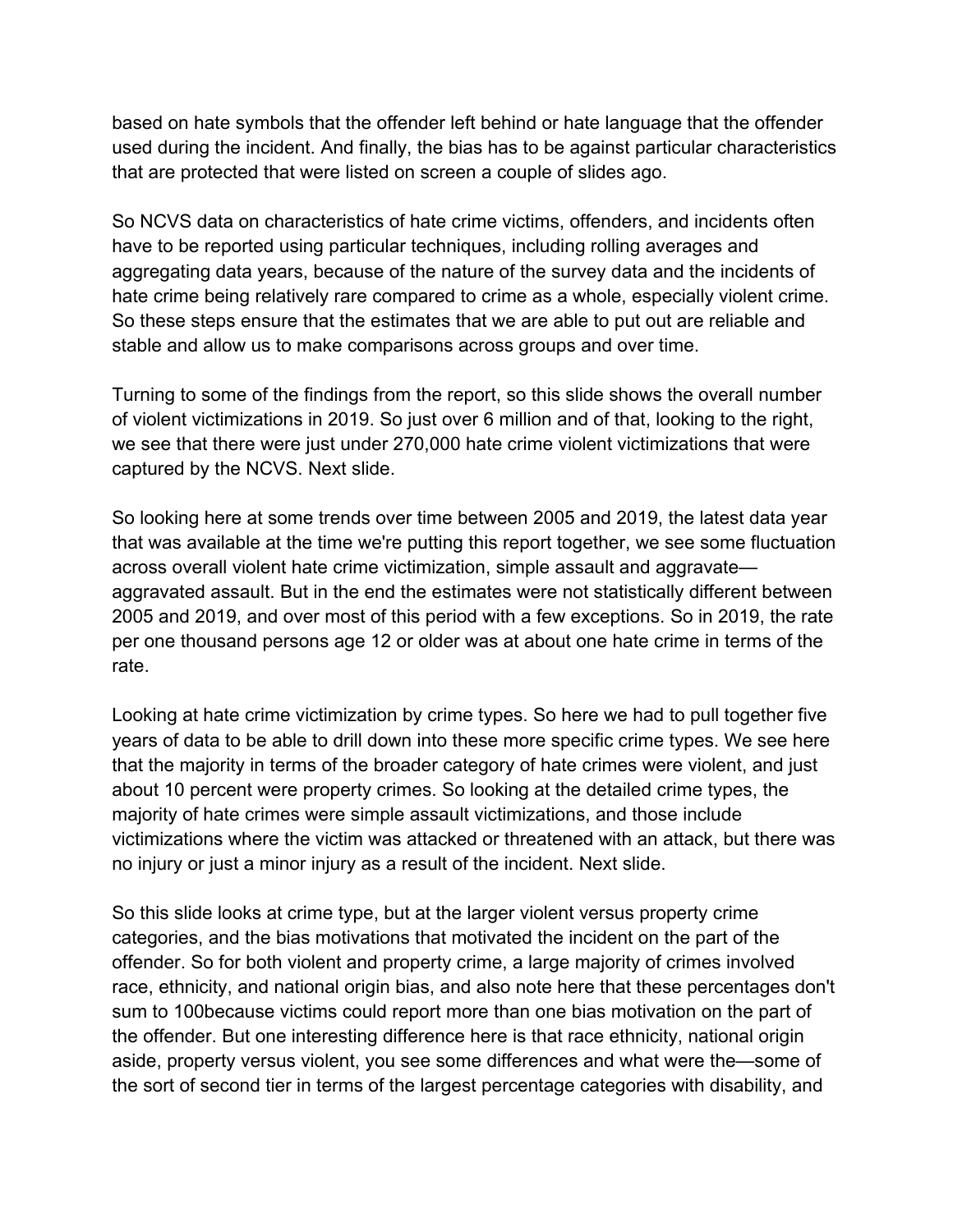religion, and gender being much higher on the property side than they were on the violent side. Next slide.

So here we are looking at violent crimes victimization. And most of the report focuses on violent crime just because those are the majority of the hate crime victimizations in where we had enough cases to be able to drill down further. So we see here that 42% of violent hate crimes were not reported to police in this five-year period of 2015 to 2019. And looking at some of the reasons that victims didn't report to the police, the largest percentage was that the victim dealt with the incident another way, so that includes reporting to someone else other than police, such as a school official, for example, if it involves someone who was in school, or dealing with the incident informally. And then we see some of the other reasons here as well, including the incident not being important enough to the respondent. And you can get more information on what each of these categories includes in the report and not wanting to get the offender in trouble or being advised not to report. Next slide.

So here, in order to look at more detail on victim personal characteristics, we had to aggregate 10 years of data. So we are looking here at the period of 2010 to 2019 for these estimates. And there was no statistically significant difference between males and females when looking at violent hate crime rates during this period. But by race, you do see some more differences with persons who were American Indian, Alaska Native and up two or more races, those are included in the other category, which we were not able to break out individually they're reported together as a group having a rate per 1,000 persons of 2.4 and Hispanic persons having a rate of 1.1.

Looking by age, we see that persons ages 12 to 17 at a rate of 1.5, whereas persons age 65 or older had a rate of 0.1 during this period.

So this slide takes a look at hate crimes versus non-hate crimes. So that's breaking out all violent victimization incidents into those that involve hate and those that didn't, and then comparing the two. So looking at relationship to the victim, the—a sizable majority of crimes that were hate crimes involved a stranger, 56%compared to about 37% for non-hate crime. And looking at the number of offenders, we see that non-hate crimes were largely more likely to involve only a single person versus hate crime. So hate crimes were more likely to involve strangers and multiple offenders during this period. Next slide.

That was just a brief overview of some of the information in the report. Links to the report to our BJS Hate Crime topic page, and to the NCVS data collection page are here on screen. And please feel free to contact myself or my coauthor, Lexi, for more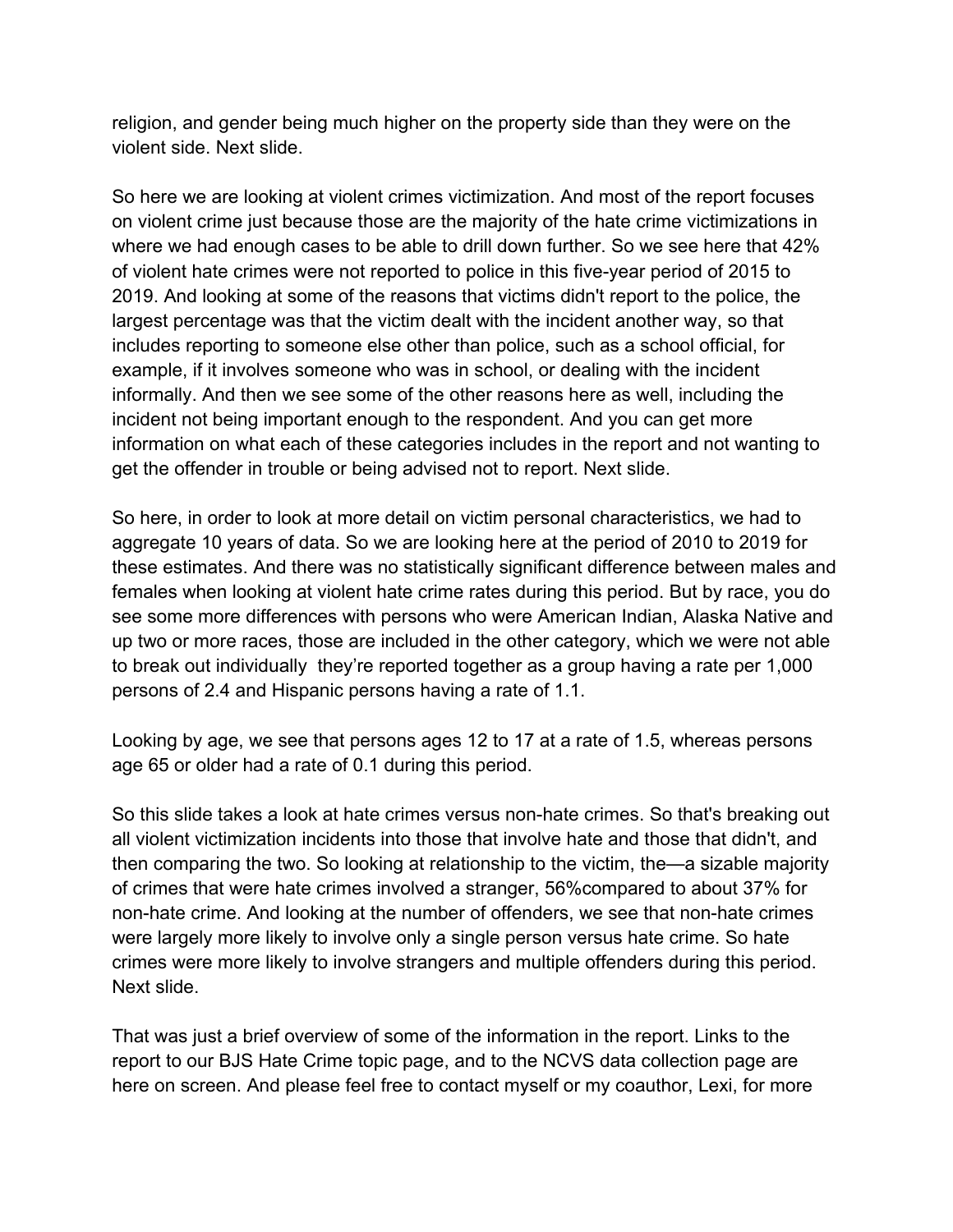information on anything that I've presented here today. Thank you. I'll turn it back over to Heather.

HEATHER BROTSOS: Thank you, Grace. Our last presenter is Lynn Langton. Lynn is a senior research criminologist in the Victimization and Resilience Program at RTI International. Her research is focused broadly on victimization, victim services, hate crimes, financial fraud, and white collar crime, and survey methodology. Currently, Dr. Langton plays a key role in the national victimization statistical support program, assisting the Bureau of Justice Statistics with research analysis, data documentation and dissemination related to the National Crime Victimization Survey. She has substantial experience designing studies, developing survey instruments, collecting data from and about victim population, evaluating program effectiveness, analyzing data and disseminating findings to broad audiences. Please welcome, Lynn. Over to you, Lynn.

LYNN LANGTON: Good afternoon, everyone. And I don't know if you can hear that. But my dog is saying hello, too. So sorry about that. Thank you for that introduction, Heather. So today I'll be building on Grace's presentation and just talking about RTI's collaboration with BJS to improve the NCVS hate crime questions. Since Grace already talked quite a bit about how hate crime is measured in NCVS, I'll just be jumping right in to talk about the purpose of this testing effort, what we did, why we did it, and then of course, an overview of the results and the limitations. Okay.

So the first question you may have is why did we think improvements of NCVS hate crime questions were needed since BJS has been using the same questions since 2003, as Grace noted? And what were we trying to do with this testing effort that I'm going to be asking about? So one of the first things is that we have detected the presence of some false negative and a false positive response bias in NCVS data. So at the end of the NCVS interview form, incident form, the interviewers provide an open-text summary description of the incidents. And RTI researchers spend a considerable amount of time systematically going through those summaries and coding them, and looking for evidence of victims who are classified as having experienced a hate crime, and then comparing those to their responses to the NCVS survey items. And so we were looking for those whose description suggested that they had experienced a hate crime, but their NCVS responses didn't suggest that and then vice versa. And then we also—so we wanted to really tighten up the measurement based on what we had seen around those false negative and false positive responses.

And then the second goal of the testing was to ensure that the NCVS questions used language that was consistently understood by all respondents. The current questions use terminology like bigotry, and prejudice, which are really higher level concepts, and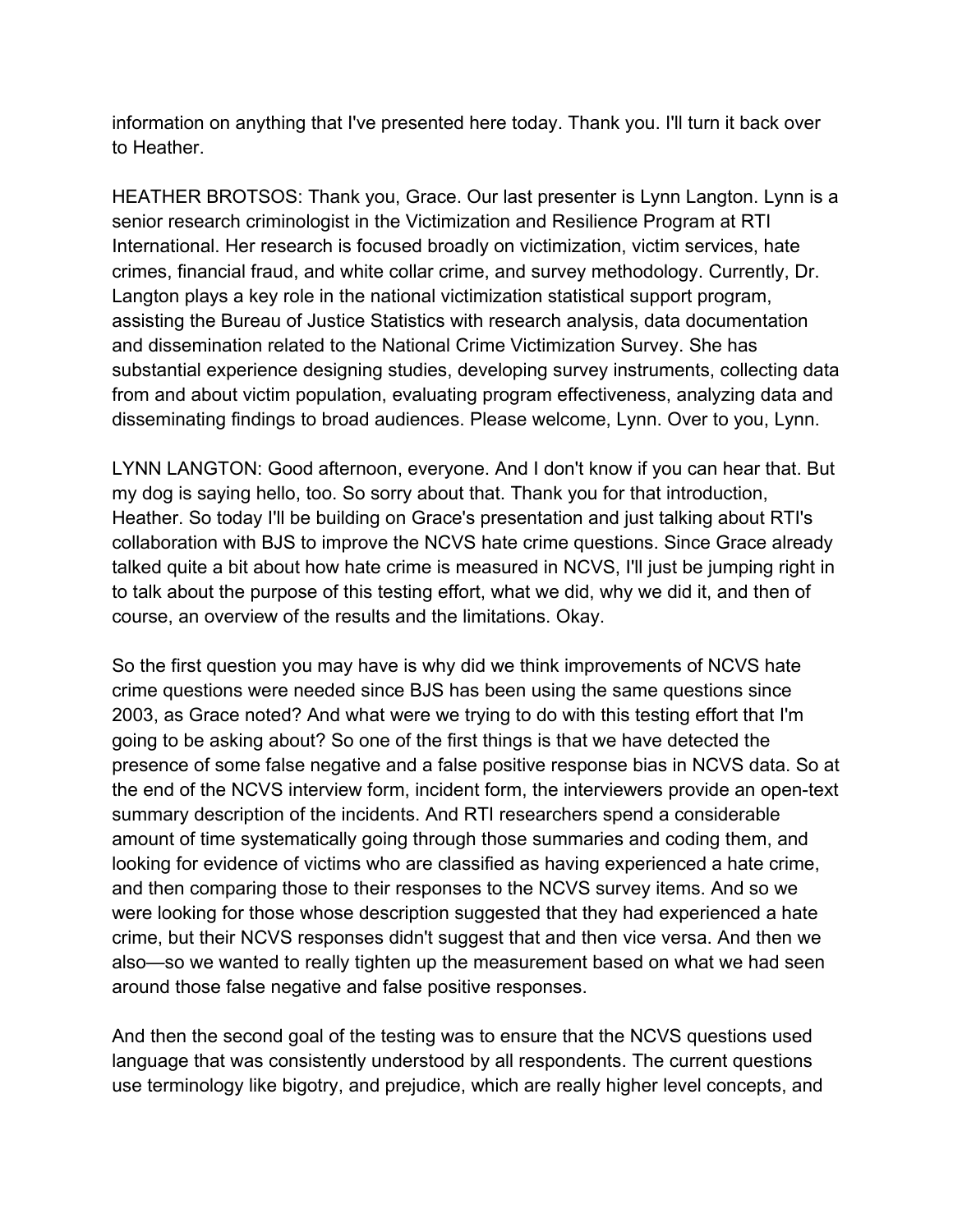so we wanted to assess whether the use of these terms could result in any measurement bias if respondents weren't interpreting them consistently. And then third, we wanted to ensure that we understood and we're correctly capturing the respondent's perception of the offender's bias. And then the final goal of the testing was to refine the questions around the evidence that the crime was motivated by hate. So Grace just mentioned this in her presentation, that in order to be classified as a hate crime incident, the victim had to report that the offender either used derogatory language during the commission of the crime, less signs or symbols at the scene, or that the incident was confirmed to be a hate crime by police investigators.

The NCVS asked about other reasons that a victim may have believed the incident to be a hate crime, things like whether they—whether the victim was at an event in a location or in a place that's commonly associated with a specific group. But those other reasons alone are not sufficient to classify the incident as a hate crime. So these evidence questions are really critical for that classification process. And we wanted to make sure that they weren't resulting in victims being incorrectly classified.

So based on work that had already been conducted prior to the point of this online testing effort, we had two versions of the hate crime questions that we wanted, and we wanted to really test out which version did a better job of addressing those goals that I just discussed. So the first version was really just a slightly modified version of the hate crimes questions that were in the field at the time. The structured flow was pretty much unchanged, but some of the wording was just tweaked and simplified. The second version was a much more dramatic shift from the current hate crime—current hate crime questions. So one of the biggest changes is that the term hate crime wasn't used in the questions at all until the very end of the series. So rather than requiring the victims to think about their incident as a hate crime, which could mean different things to different people, the questions focused on the characteristics of incidents that might classify it as a hate crime. And then the second version also got rid of some of the skip patterns that seem to be incorrectly skipping respondents out of more detailed questions about the nature of the hate crime incidents. So Version 2 was really a much more dramatic departure from what had been done in the field to that point. Next slide, please.

Okay. So we knew that in order to determine which version of the questions resulted in the smallest amount of measurement error, we needed to design a split sample test with a large enough sample that we could randomize the administration of the two versions and then have sufficient power to be able to generate hate crime—hate crime estimates and detect differences between the two versions in those estimates. But we faced some challenges to doing this. First of all, we only had a window of about six weeks to complete the testing. So it was a very tight timeframe especially for the sample size that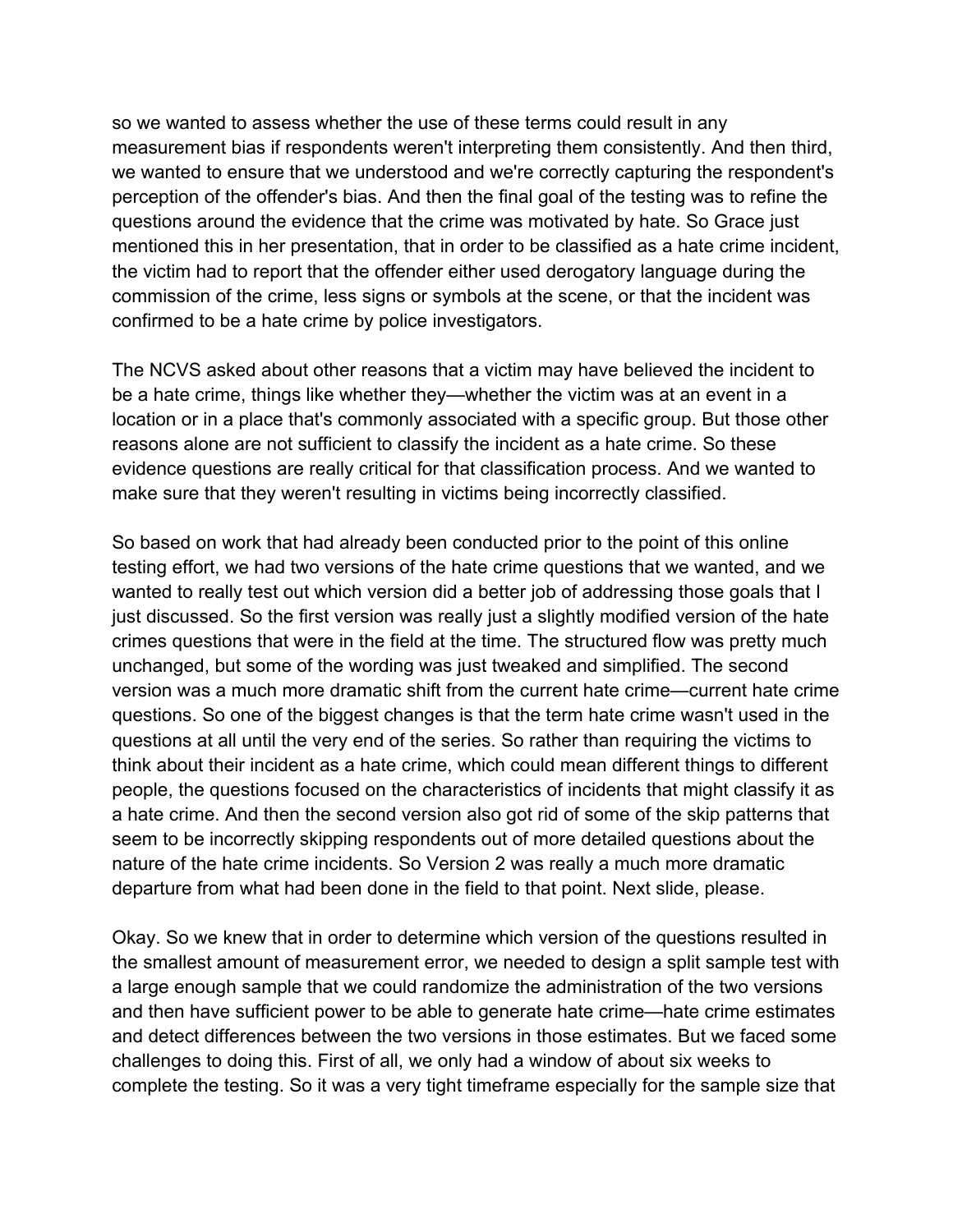we were looking to conduct this—the testing with. And then that timeline challenge was compounded by the fact that, as Grace mentioned, hate crime is relatively rare compared to some of the other types of victimization measures through the NCVS. So we were really anticipating additional challenges and identifying a sufficient number of hate crime victims to really be able to detect those differences between the two versions.

So using an online survey platform was really the only way we could reach a large enough sample in that short of a period of time. But even with that vehicle, we knew we needed to extend the reference period for when someone could have experienced the hate crime so we could identify a larger number of victims. So the NCVS uses a sixmonth reference period; we extended that out to a three-year reference period. And we also knew that it would take too much time to have respondents go through the whole NCVS screen or an incident form in order to get to the hate crime questions. But luckily, we had an adapted version of the NCVS instrument, the BJS Local-Area Crime Survey, that was much shorter and was already developed for a self-administration. And so we use that survey instrument to screen for respondents that had experienced the victimization in the prior three years, and then administered the hate crime questions to those victims. Next slide, please.

We conducted the testing from the very end of August through the beginning of October. We administered the survey to over 4,000 respondents who were randomized against the—one of the two versions of the hate crime questions. And then in addition to collecting the quantitative survey data, respondents who answered affirmatively to the hate crime questions, whether or not they were classified as hate crime victims by BJS, if they had an affirmative answer to any one of the hate crime questions, they were asked to provide an open-text description of the incident, since these descriptions had been so important for us previously in assessing false positive and false negative assessments in that initial work that I referenced. And then on top of that, we also offer those who completed the survey a chance to participate in an in-depth cognitive interview. So we were able to use this online survey platform also as a recruitment tool for conducting qualitative interviews that provided a lot more context to the findings that we were seeing in the survey. We ended up conducting about 60 cognitive interviews in addition to collecting the, you know, more than 4,000 survey responses. But today, I'm really going to be focusing on the data that we collected through the online panel. And there is more information about the cognitive interviewing effort in the final report that we produced for BJS. And I will share that link at the end.

We use Amazon's MTurk, Mechanical Turk, as the platform for this testing effort. It's a platform that we've had prior success with for similar testing efforts primarily because it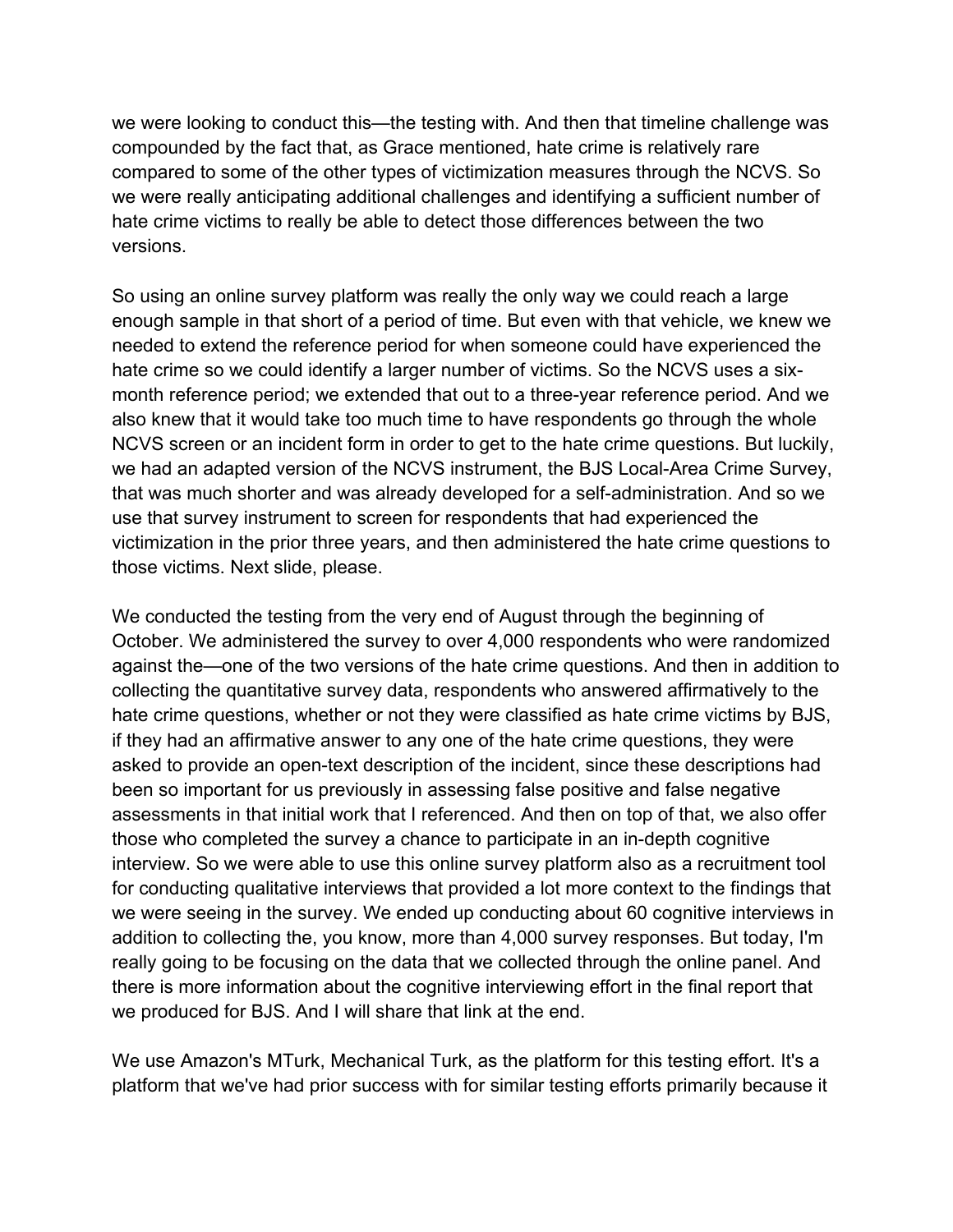enables the recruitment of a really large number of respondents in a short period of time, and it also has features that help to control for the quality of respondents and the quality of the data that you get from them. With all of these platforms though, MTurk included, you have to really watch for efforts to gain the system. I know there's just been a proliferation of spots and people primarily out of the country to get on these sites and try to complete many tasks providing false information just to get the incentive. So that was really something that we had to monitor very closely through this effort. And I already mentioned the narratives, the open-text descriptions that we collected, those were also critical for identifying or weeding out cases of data falsification in addition to being used for just identifying the false negative and false positive responses. But, you know, when you have that open-text field, you can tell pretty quickly if someone is providing false information or if it's a thought because the responses really don't make any sense at all. So that's an additional benefit to collecting the narrative data through this process.

So a little bit more about how we use the narratives to identify the false positive and false negative responses. First, we had two independent researchers go through and code each of the narratives to assess whether the incident that the respondent described appear to rise to the level of a hate crime based on BJS's definition. So we were looking for things like whether there was actually a crime committed. Grace alluded to this in her presentation, but things like just calling someone a derogatory term is not a crime in and of itself. We were looking for whether the offender's bias motivation was in one of the federal hate crime categories. So a big one that we saw in 2020 was people saying that the hate crime was committed against them because of political reasons, but based on the federal hate crimes statutes, political affiliation is not a protected category. So this would not be a hate crime based on the BJS definition. And then finally, we were looking for whether the respondents seem to have evidence that the crime was motivated by hate, one of the three types of evidence that I mentioned previously. So the example that I have here under the false positives, "I was mugged during Pride." That would not raise to the level of a hate crime because of the fact that, you know, the victim was at an event that was associated with particular groups, but that in and of itself isn't sufficient evidence to just classify the incident as a hate crime. Whereas with the bottom example, which the bottom example was not classified as a hate crime based on how the victim responded to the survey questions, but based on the description and the narrative that does appear to be a hate crime, was the offender actually leaving signs and symbols at the—at the scene? So spray painting racial slurs all over the car. So we coded the narratives and then we were essentially looking for discrepancies in how a respondent would be classified, whether they'd be identified as a hate crime victim based on their survey responses, but not the description of the incident or vice versa. Next slide, please.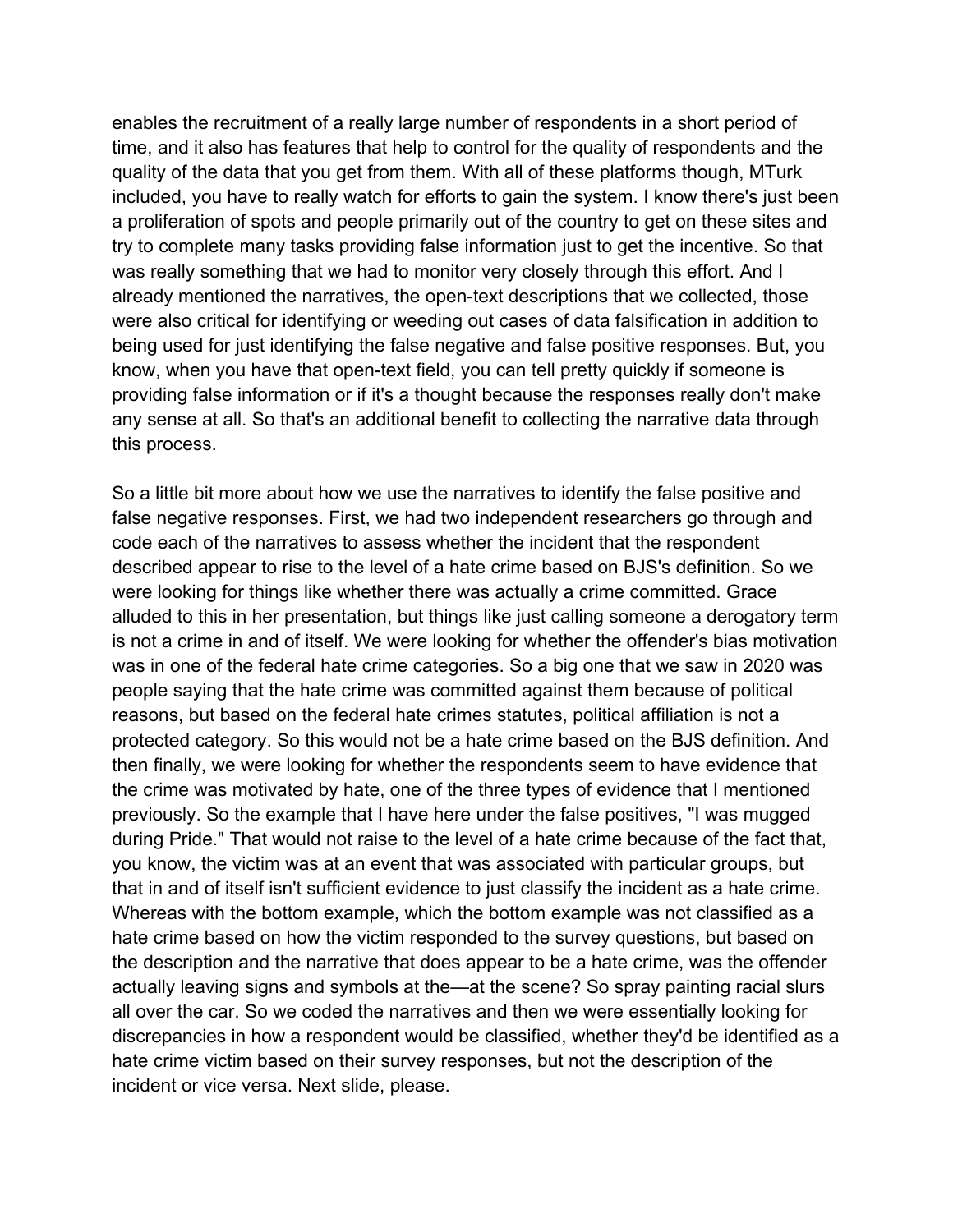Okay. So what did we find? Well, first of all, based on the survey responses, we found that the second version of the instrument, the one that was the bigger departure that didn't use the term hate crime, that version resulted in a significantly higher prevalence of hate crime. And this is true across all victim characteristics. And importantly, it wasn't true when we just looked at the prevalence of violent crime and property crime. So it wasn't just that respondent who got that version to happen to have higher rates of victimization in general. Based on the narrative assessment, we also found that Version 2 resulted in a higher false positive bias. So respondents being classified as hate crime victims when their narrative suggested that they shouldn't have been. But it also resulted in a lower rate of false negative bias, so respondents who weren't classified as a hate crime victim but should have been. And ultimately, based on these data and on the cognitive interviews, we felt that the false positive bias was something that could be addressed with relatively minor modifications to the question wording. And so, we ultimately recommended going with Version 2 with those modifications to further clarify the questions and reduce the false positive bias. Next slide, please.

As with any study, there were some limitations. First, in order to participate in this online testing, respondents had to have access to the internet and they had to have a device on which to complete the survey and this certainly could have introduced some sample bias. We also—we did examine the characteristics of respondents compared to the population at large, but there could still be important differences in the sample that we didn't detect. We also, again, looked at whether there were statistically significant differences in the overall prevalence of hate crime, but because of the timing constraints in the relatively—the relative rarity of hate crime, we weren't able to assess the statistical differences across all the metrics of interest. So the test was powered to be able to detect whether one instrument resulted in a higher prevalence of hate crime, motivate—motivated by a certain type of bias, for example. And then finally, there are also some key differences between the NCVS and the study that we conducted including, of course, that we didn't use the full NCVS instrument, another is that our samples didn't include juveniles. It was only persons 18 or older. And, of course, the mode of our study was different. We were using the online survey panel and selfadministration. Whereas the NCVS survey is interview-administered over the phone or in person. And all of these differences could potentially impact the findings on how the findings translate to the regular NCVS. But overall, despite the limitations and challenges, we were able to learn a lot from this effort about how the hate crime questions work and how respondents interpret them. And I think we were really able to make some critical improvements to the questions as a result of this testing effort and that we'll be able to reduce bias in those questions moving forward. So it'll be interesting to see how they perform in the field. Next slide, please.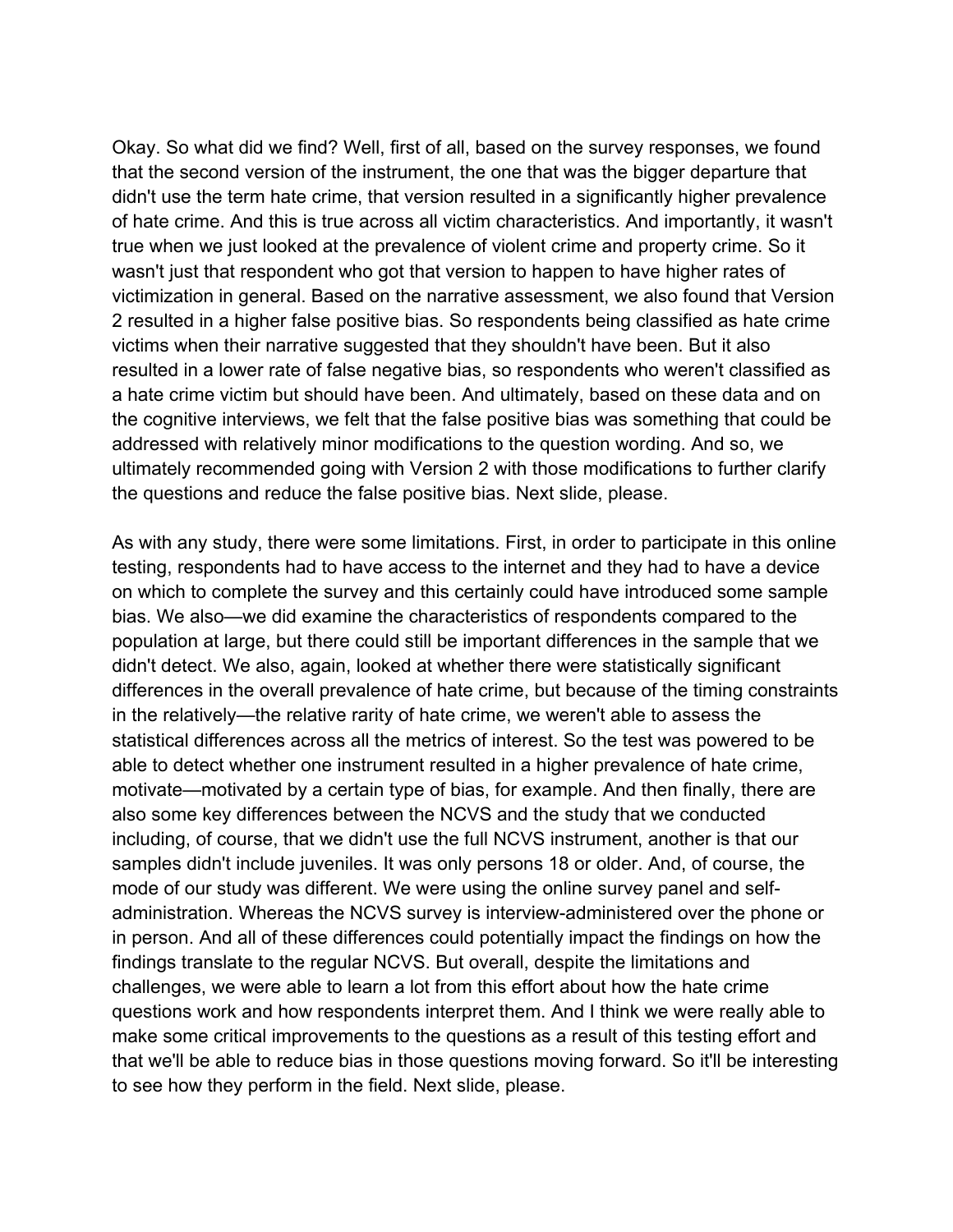And that is all for me. I have the link here at the bottom to the third-party report that we produced for BJS. That's available in The BJS website. That goes into a lot more detail about all of these findings and the additional efforts that we engaged in around improving the hate crime measurement.

HEATHER BROTSOS: Thank you, Lynn. Now we're going to transition into our Q&A session. So if you have not already done so and you have questions, please make sure to type those into the Q&A window and we'll get those queued up for our panelists. We've got a lot of questions, so we'll cover as many as we can in the time that we have left. And if you do have any follow-up questions after the webinar or we haven't gotten to your question, you can always reach out to the panelists who have provided their contact-information or you can email the monitored email box at BJS, askbjs@usdoj.gov. So, to kick us off, we've got several questions here inquiring about offender data and demographics of offenders, both within the UCR data and the NCVS. So, Erica, do you want to first tackle that one for UCR? And then Grace, you can follow with an answer on NCVS.

ERICA SMITH: Sure. Yes. So, with the summary statistics that are submitted through the Hate Crime Statistics Program, it's much more difficult to take a look at offender data in conjunction with victim and incident information. With the transition to NIBRS, all of that information will be connected to each of the crime incidents specifically. So the transition occurred, you know, for all agencies, January 1, 2021 and so we will be taking a look at those hate crime data in NIBRS moving forward. I don't have a timeline for when BJS will be examining those data and putting out any kind of findings from it. But I know that it's high on our radar as one of the things to take a look at to not only understand offender information, but also clearance and arrest information as well. Grace?

GRACE KENA: And so from NCVS, all of the offender data that we have is from the victim's perspective. So we have data on the victim's perception of the offender's race and ethnicity, of the offender's age, and one more thing that's escaping me. But a couple of characteristics that we have from the NCVS are from the victim's perspective.

HEATHER BROTSOS: Great. Thank you. Okay. Our next question is asking about participation in both the FJSP data collection as well as the FBI hate crimes. So Ebo, maybe you can start by explaining to us about the, you know, number of agencies that are—that are reporting into this data collection and maybe talk a little bit about some of the contacts related to that, and then Erica can follow talking about FBI.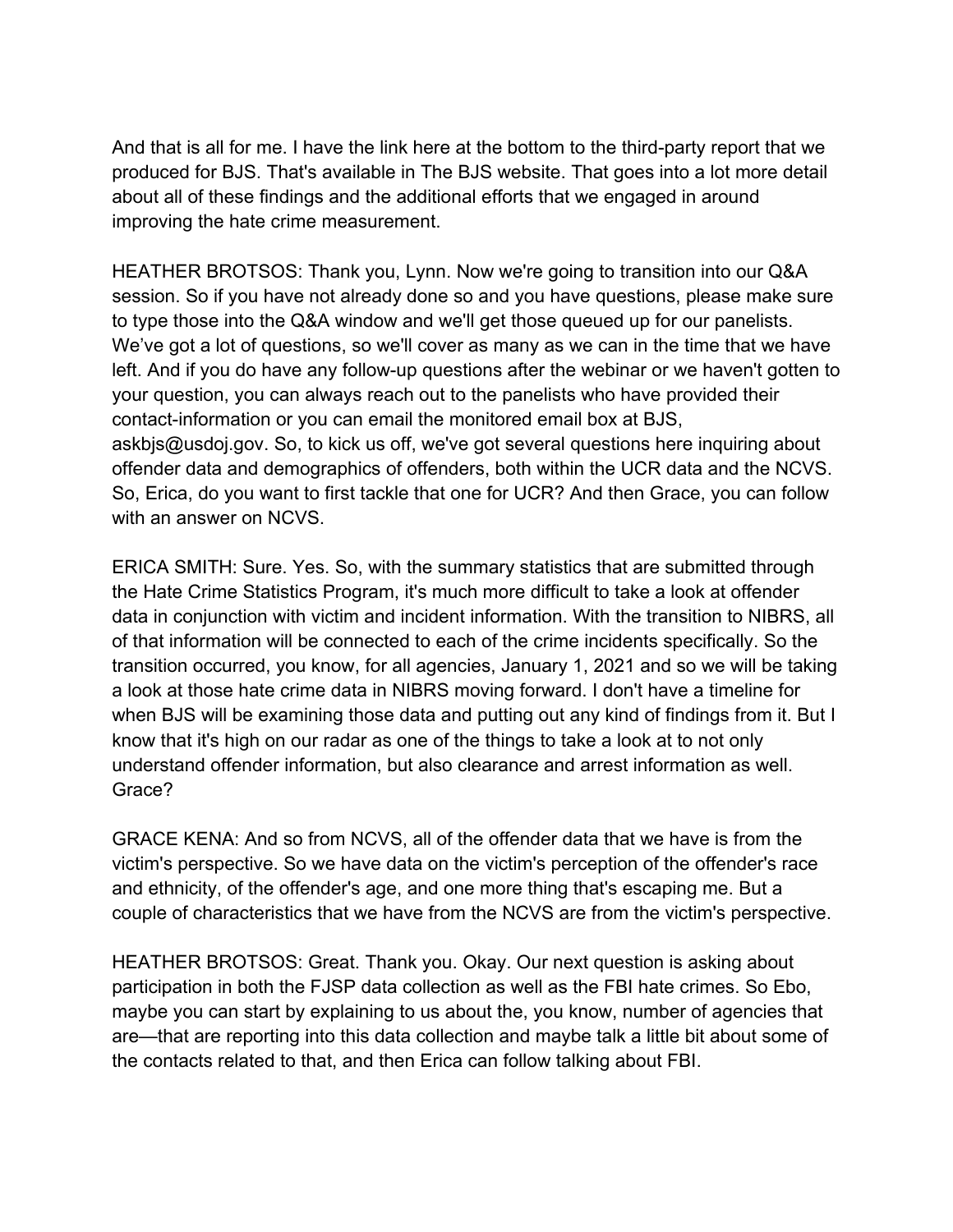GEORGE EBO BROWNE: Okay. The FJSP is a really cool program because it takes data from a bunch of different sources. There's six federal law enforcement agencies that they refer data from and each data source of like sensing information we get it straight from the Sentencing Commission, a data collection from the Bureau of Prisons for corrective numbers, so we get it straight from them. So the FB—so for the FJSP data for—to this report, we specifically look at the data from the court. So Office of Administrative—office—the courts administration and the USSC, and so it's helpful to go have it straight from the source because I know sometimes few data collections have like secondary, you know, sometimes variables can get lost, but it's through—it's through the direct agency, so it's kind of a direct link to get, you know, the most accurate data. And also it's available for the public to play with the data. We—right now, we have a FCCPS tool. If you go to that website, there are a bunch of different links for that and different queries that you can run, that you can actually dive deeper into some of this information. But like I said, it's helpful to have the data come directly from the source so the data collection is—we're reaching out to those individual agencies. And then we build a data—a full data collection for FJSP. And then that helps us, you know, with hate crime reports, anything else that we get specific topics and we're able to utilize that information for that, so...

ERICA SMITH: And with regards to the FBI UCR data, at the risk of sounding like a little bit like a broken record, some of this will get better when we start getting—you know, now that we've started getting annual data only in the NIBRS format. A number of the federal agencies including the FBI and a number of the different reporting divisions within the FBI have transitioned to NIBRS reporting. And so the current set of statistics that you'll typically find on the FBI Hate Crime Statistics page is going to focus specifically on state and local law enforcement agencies, not on federal agencies. And so being able to understand, I think the question did ask some—did ask for a little bit of information about the distinctions and the types of cases, information about how, like, victims and offenders might differ between those federal cases, and the state and local cases. And then if any of the federal agencies report—state statistics, I think that was the—or, you know, one direction or the other, I can't remember the question and I don't have it right in front of me. But I think those are some of the things that we're going to be able to investigate. Both the FBI and BJS will be able to take a look at over time now that we're getting those data in the NIBRS format and the FBI date, and other federal law enforcement agency data will be included in those—in those publications moving forward. Heather?

HEATHER BROTSOS: Okay. Great. Looking back to the FJSP, I think you touched on this a little bit, Ebo, but maybe you can repeat this for us. The data sources, do they utilize survey data?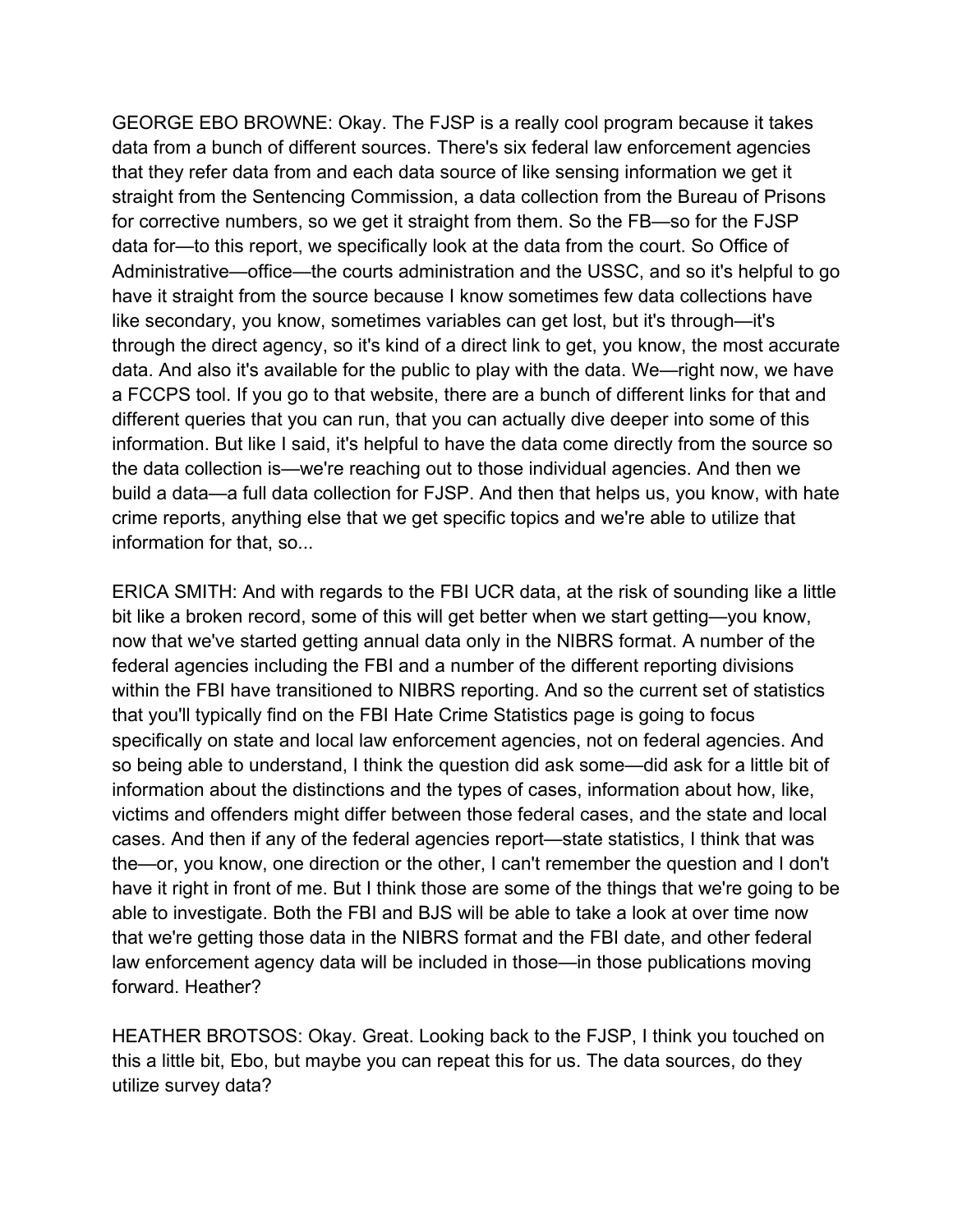GEORGE EBO BROWNE: So no, it does not. So the six agencies, again, it's the U.S. Marshals, DA, Office of U.S. Attorneys, Administrative Office with the U.S. Courts, federal prisons and the Sentencing Commission. They actually gave those standard data files to us and we standardized them, so it's a collection that you can actually follow a defendant from arrest all the way to the corrections time period. So all this is hard data, not surveys, and it's data straight from the administrative offices that we then merged, standardized, and used for individual reports. So that's what was used for this study, and also anything off of the FJSP is pulled from that data standardized data collection.

HEATHER BROTSOS. Great. Thank you. We've also got a question about online activities. And whether there is data either on the prosecution side or on the hate crime incident side about whether there was an online component to the hate crime. Erica, you want to start?

ERICA SMITH: Sure. So we—not that long ago, I feel like back in the mid 2010s, around 2015 or so, the FBI added a location code for cyberspace and it was not the world's most perfect way to address this issue of crimes that occur online. But it did allow for agencies to not change any of their classifications for incidents. So it didn't affect the offense structure in those uniformed definitions. But it did allow them to identify that there was some type of online or cyber element to the offense. I don't think much has been done to evaluate those data and to look at the reporting trend so far in part because the modification was made to NIBRS, so it was only agencies that were reporting to NIBRS at the time that could utilize that location code. But then also there is a bit of a lag in both state UCR Program systems, as well as the local law enforcement agency systems to incorporate cyberspaces a location, and to be able to report out on those things. So I would—I know that as we had worked on this transition over the past five or six years, getting agencies to report to NIBRS, that is part of the data structure and so I believe that in the 2022 timeframe and moving forward, that would be something that we're evaluating to determine if that can be a key indicator that we can report out on or not.

HEATHER BROTSOS: Ebo or Grace, anything to add?

GRACE KENA: In terms of collection of online incidents, that's not so much something that we are covering at this point in the NCVS. But I did want to add on to my prior response about the redesign instrument and the full rollout of these questions. There are some additional reports on the NCVS redesign in general that should be coming out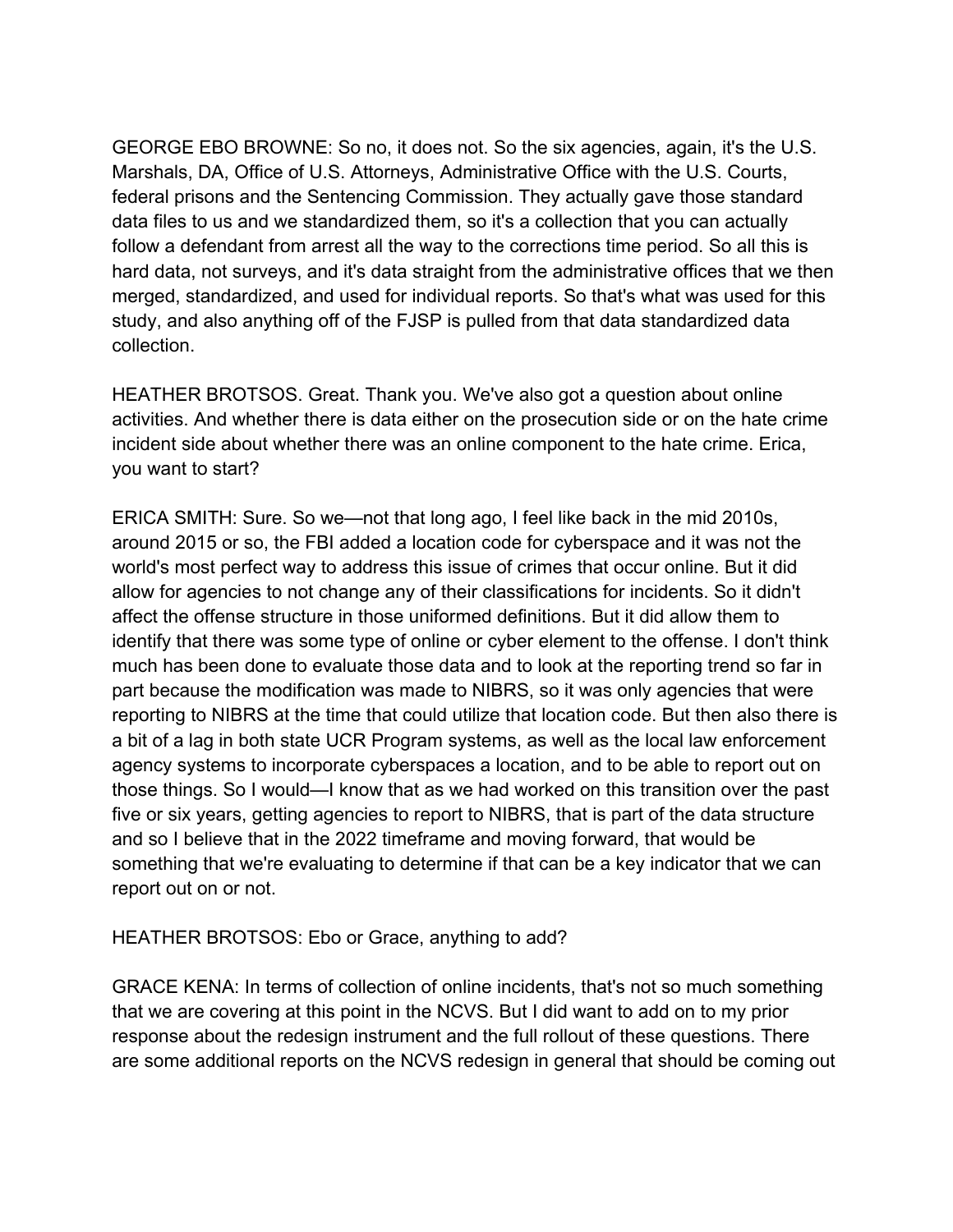in the near future, so please sign up to get reports from BJS. If you don't already, just stay tuned with what we're doing there.

GEORGE EBO BROWNE: In terms of the FJSP, I have not really seen incidents to become a big thing of data, it's kind of like I said, we get the data from the other agencies, so basically this shows that data then we'll have more access to it, but I've not really seen too much, what's in this data collection.

HEATHER BROTSOS. Okay. Great. So back to Lynn, we've got a better question for you this time. Is MTurk a probability or non-probability panel and how does that impact the findings?

LYNN LANGTON: That's a great question. It is a non-probability panel. And in many ways, a probability sample would be ideal. There are cost and benefits, cost in particular with going with the probability panel route. But, you know, we did look at the distribution of respondent characteristics, and compared the respondent characteristics both across the two versions of the survey that we were testing and compared it to, you know, population and population estimates from the American Community Survey. And there are—there were some minor differences. Or I should say there were some differences between our sample of MTurk respondents and the general population. So MTurk respondents tend to be a little bit higher educated than the general population. You may not be surprised that they tend to be younger, so the population of persons 50 or under that we get through MTurk is substantially lower than compared to the general population. And then the respondents, there was a higher proportion of white respondents among the MTurk sample as well. But we were able to do some adjustments, wait to adjust those distributions to reflect the population. And, you know, we saw consistent findings across both versions of the survey and consistent distributions across both versions of the survey. So we don't have any reason to think that the testing itself and the comparison between those two versions had any kind of bias. So that was one thing that we were really looking at.

HEATHER BROTSOS: That's great. Thank you. We have several questions coming in about subnational data and whether that is available for these various data collections. Grace, do you want to kick us off with discussing on NCVS?

GRACE KENA: Of course. So subnational data for hate crime incidents are currently not available for the public use. Researchers that have approval can analyze those data within our restricted space with the Census Bureau. I will note that depending on what one's interests are, because of the smaller number of incidents, it may require aggregating several years of data or limiting what you want to look at in some way, but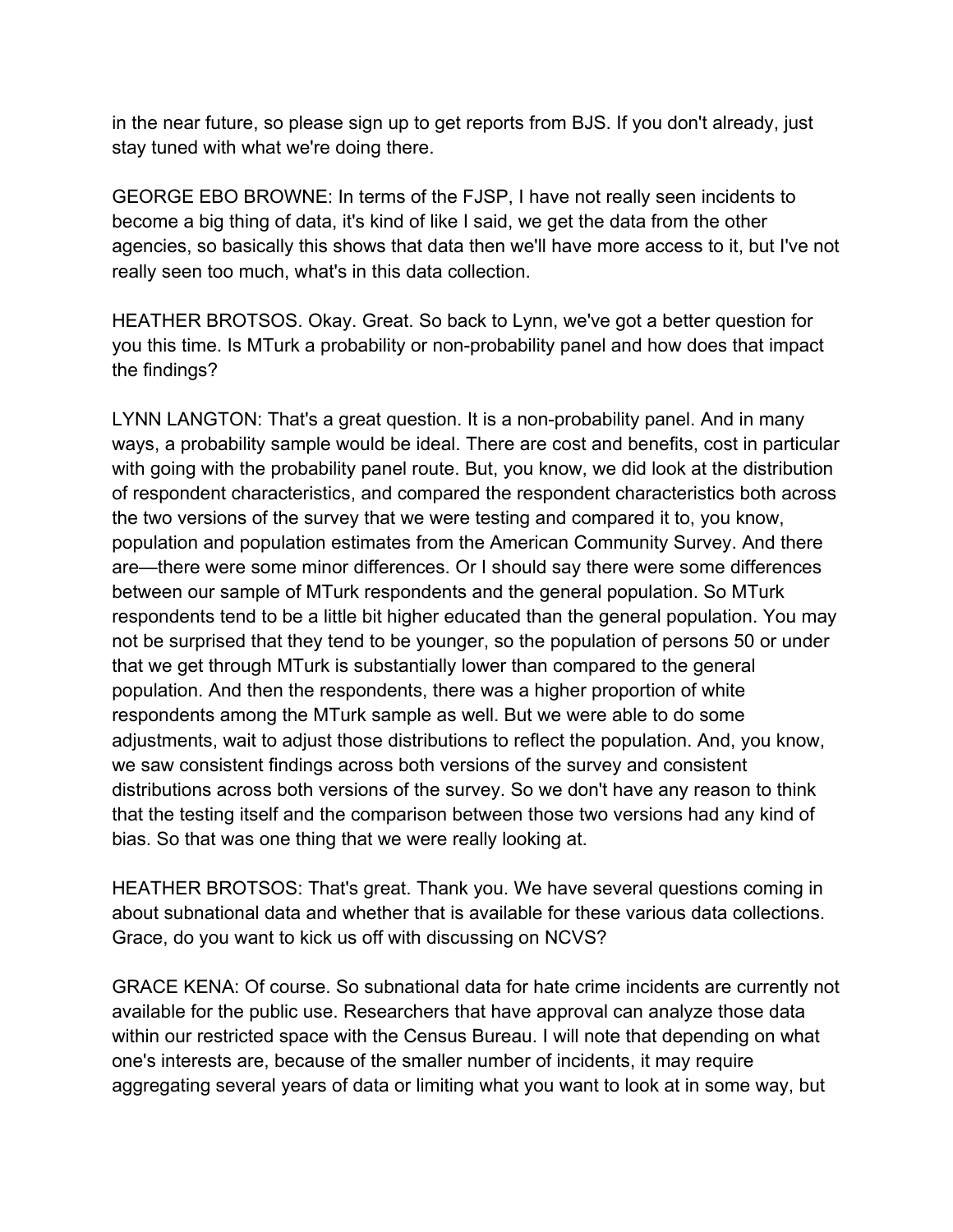we are hopeful that the data in general will be available to be able to release more on publicly soon.

HEATHER BROTSOS: Erica, can we dig into subnational data within FBI's collection?

ERICA SMITH: Sure, absolutely. I tend to think of that only as a NCVS thing, so I'm sorry about that. Yeah, so the UCR data are reported by local law enforcement agencies, so you can use those data to look specifically at any of the crime reporting phenomenon that are reported by those agencies at the local level. There are also resources that BJS has and including our agency crosswalk, it's a law enforcement identifier's crosswalk, I'm forgetting one of the letters in there. If you're looking for it on ICPSR, and we have an update hopefully for that in the next year or two as well. But that can be used and along with some other resources of the FBI's to connect to those—each of the individual reporting agencies to the county. You can—there is there's information available to allow you to connect to the—to the judicial district, the federal judicial district. And, of course, the state level and then regions across the country as well. So there's a lot of opportunity to look at the data through the FBI program at the subnational level. And one of the things that we're working on relative to the NIBRS transition is BJS managing the estimation project to use NIBRS data to generate national estimates of crime from this data source now moving forward. And so we're taking a look at—of course we want to be able to develop national estimates and state-level estimates. We're also trying to understand the capability within each of the states and then across states for generating those county-level estimates as well, being able to look at population-based rates by county in those places that will support it now and where we may be able to do some type of amputation or waiting in order to generation those estimates, too. So there's still a lot to come. And again, just a little bit of a broken record, there's lot TBD with the NIBRS data and the NIBRS transition. But it really—it really does—it does allow us to take a giant step forward and what would be able—what we're able to do with law enforcement data. And maybe even once we have those reported incidents, be able to understand a bit more comprehensively what we're getting reported by victims in terms of the NCVS survey responses compared to what we're actually seeing recorded by law enforcement, in as much more specific and granular type of way.

HEATHER BROTSOS: Great. Lynn, in the testing that you did, did you take a look at how often victims were classifying something as a hate crime but it didn't meet the BJS definition versus it met the BJS definition but a respondent was not answering questions in that way. Any thoughts on that?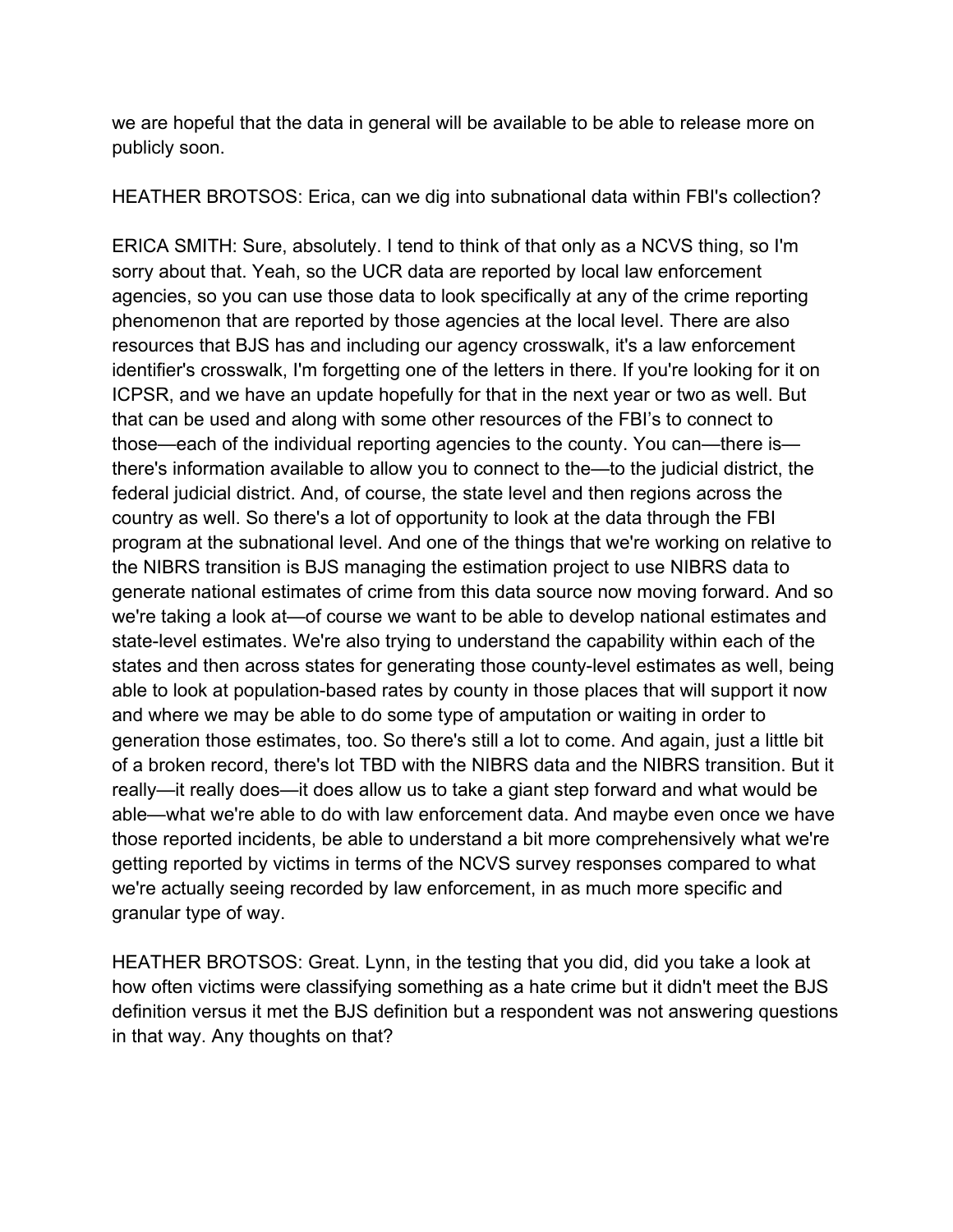LYNN LANGTON: Yes, that's exactly what we were trying to look at with the assessment of the narratives. And so that's—I was talking about Version 2 that we ended up recommending. It did have a higher percentage of false positive responses based on that assessment but also a lower percentage of false negative responses. And so we wanted to—we thought it would be easier to adjust the survey questions or we could identify ways to adjust the survey questions to account for those false positive responses and reduce that rate of false positives. But capturing those—ensuring that those respondents who should be classified as hate crime victims are actually classified as hate crime victims is really important and so that was definitely a key consideration in the study and the key thing that we were trying to tease out between the two versions of the survey. We're using that measurement bias.

HEATHER BROTSOS: That's great. Okay. Ebo, I missed you on the subnational question. Specifically for the FJSP, does this program capture hate crime convictions from state courts?

GEORGE EBO BROWNE: So FJSP is only the federal system. So it does not include data from the state courts. But you could get it—you could get a breakdown from the federal judicial district, so there's 94 of them. And if you use the query I talked about earlier, you can actually zero in on whichever judicial district you're interested in and run those numbers from that. Put in the plug for our project coming up, we have criminal cases in the state courts. It's in the field right now. Data should be out here in the next year or two, on that. But that is similar collection to FJSP as court cases but from state courts. So we—one of the big questions you were asking is about hate crime data. So a lot of times, hate crimes at the state level can either be an individual statute or the added-on offense, so it is kind of hard to gather an information, but one of the main objectives is that they're collecting information from statewide systems. So currently FJSP does not do that, but hopefully our future collection will be able to get some information on that, so that's a great question.

HEATHER BROTSOS: Great. Thank you so much. Okay. We are getting close to the end of our time. So I've got one final question that we can each go around and provide a response to. So reflecting back on everything that we covered today, can each of the panelists describe what would be the most interesting points that you found in the discussion. Why don't we start with Ebo?

GEORGE EBO BROWNE: For me, it's interesting to see how prevalent, you know, hate crime is. Like I said, in every judicial district during the time period, there was at least one incident. So that shows that this is a hot topic not just for discussion but in practical the sense; it's something that's going on, so I'm excited that our agency is getting, you